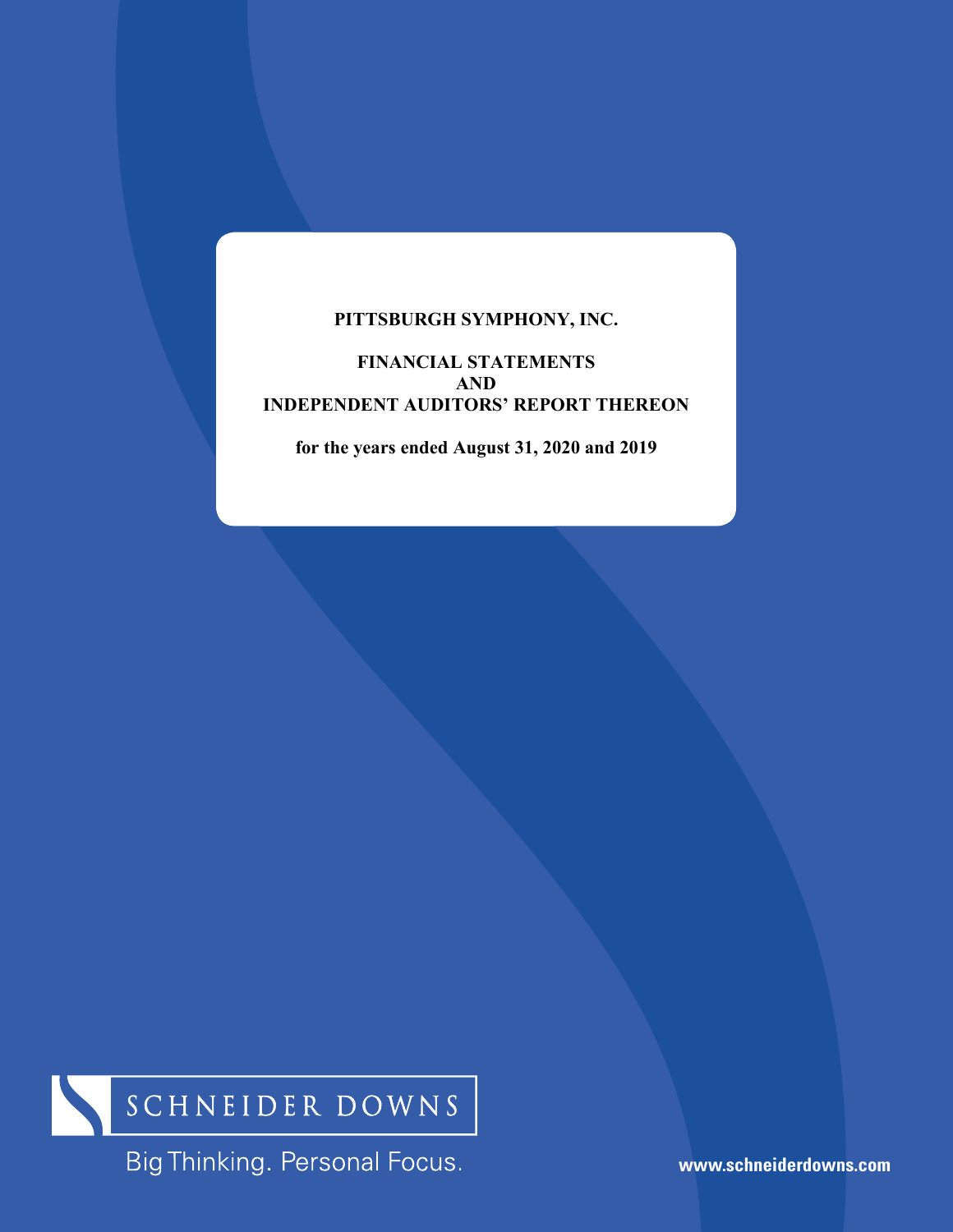## C O N T E N T S

|                                                                 | PAGI |
|-----------------------------------------------------------------|------|
| <b>INDEPENDENT AUDITORS' REPORT</b>                             |      |
| FINANCIAL STATEMENTS:                                           |      |
| Statements of Financial Position as of August 31, 2020 and 2019 | 3    |
| Statements for the years ended August 31, 2020 and 2019:        |      |
| Activities and Changes in Net Assets                            | 4    |
| <b>Functional Expenses</b>                                      | 6    |
| <b>Cash Flows</b>                                               | 8    |
| Notes to Financial Statements                                   | 9    |

# $\overline{E}$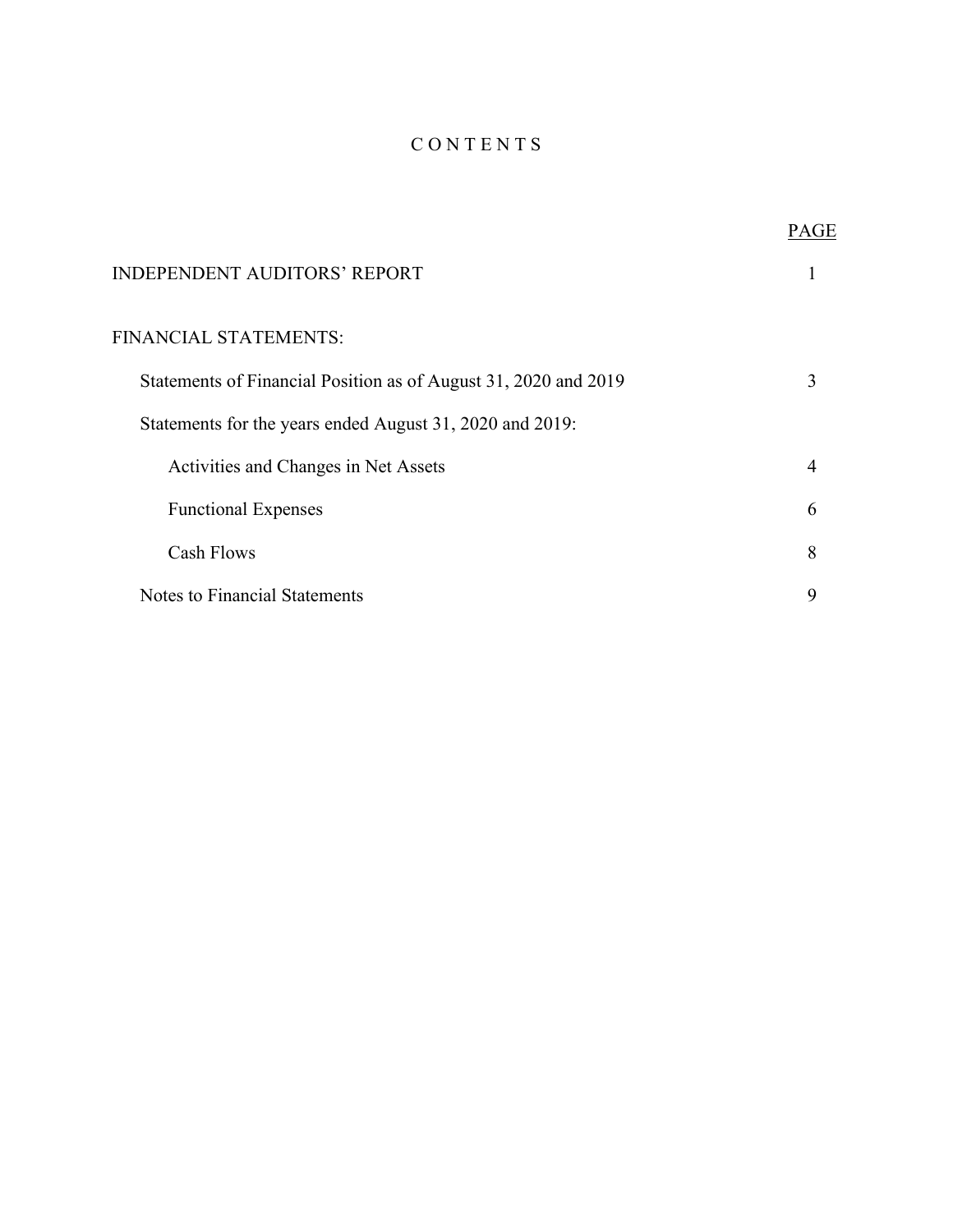**SCHNEIDER DOWNS** Big Thinking. Personal Focus.

### INDEPENDENT AUDITORS' REPORT

To the Board of Directors of Pittsburgh Symphony, Inc. Pittsburgh, Pennsylvania

We have audited the accompanying financial statements of Pittsburgh Symphony, Inc. (PSI or Organization), which comprise the statements of financial position as of August 31, 2020 and 2019, and the related statements of activities and changes in net assets, functional expenses and cash flows for the years then ended and the related notes to the financial statements.

#### *Management's Responsibility for the Financial Statements*

Management is responsible for the preparation and fair presentation of these financial statements in accordance with accounting principles generally accepted in the United States of America; this includes the design, implementation and maintenance of internal control relevant to the preparation and fair presentation of financial statements that are free from material misstatement, whether due to fraud or error.

#### *Auditors' Responsibility*

Our responsibility is to express an opinion on these financial statements based on our audits. We conducted our audits in accordance with auditing standards generally accepted in the United States of America. Those standards require that we plan and perform the audits to obtain reasonable assurance about whether the financial statements are free from material misstatement.

An audit involves performing procedures to obtain audit evidence about the amounts and disclosures in the financial statements. The procedures selected depend on the auditors' judgment, including the assessment of the risks of material misstatement of the financial statements, whether due to fraud or error. In making those risk assessments, the auditor considers internal control relevant to the entity's preparation and fair presentation of the financial statements in order to design audit procedures that are appropriate in the circumstances, but not for the purpose of expressing an opinion on the effectiveness of the entity's internal control. Accordingly, we express no such opinion. An audit also includes evaluating the appropriateness of accounting policies used and the reasonableness of significant accounting estimates made by management, as well as evaluating the overall presentation of the financial statements.

We believe that the audit evidence we have obtained is sufficient and appropriate to provide a basis for our audit opinion.

#### *Opinion*

In our opinion, the financial statements referred to above present fairly, in all material respects, the financial position of Pittsburgh Symphony, Inc. as of August 31, 2020 and 2019, and the changes in its net assets, cash flows and functional expenses for the years then ended in accordance with accounting principles generally accepted in the United States of America.



One PPG Place, Suite 1700 Pittsburgh, PA 15222 **TEL** 412.261.3644 **FAX** 412.261.4876 **FAX** 614.621.4062 *An Association of* 

65 E. State Street, Suite 2000 Columbus, OH 43215 **TEL** 614.621.4060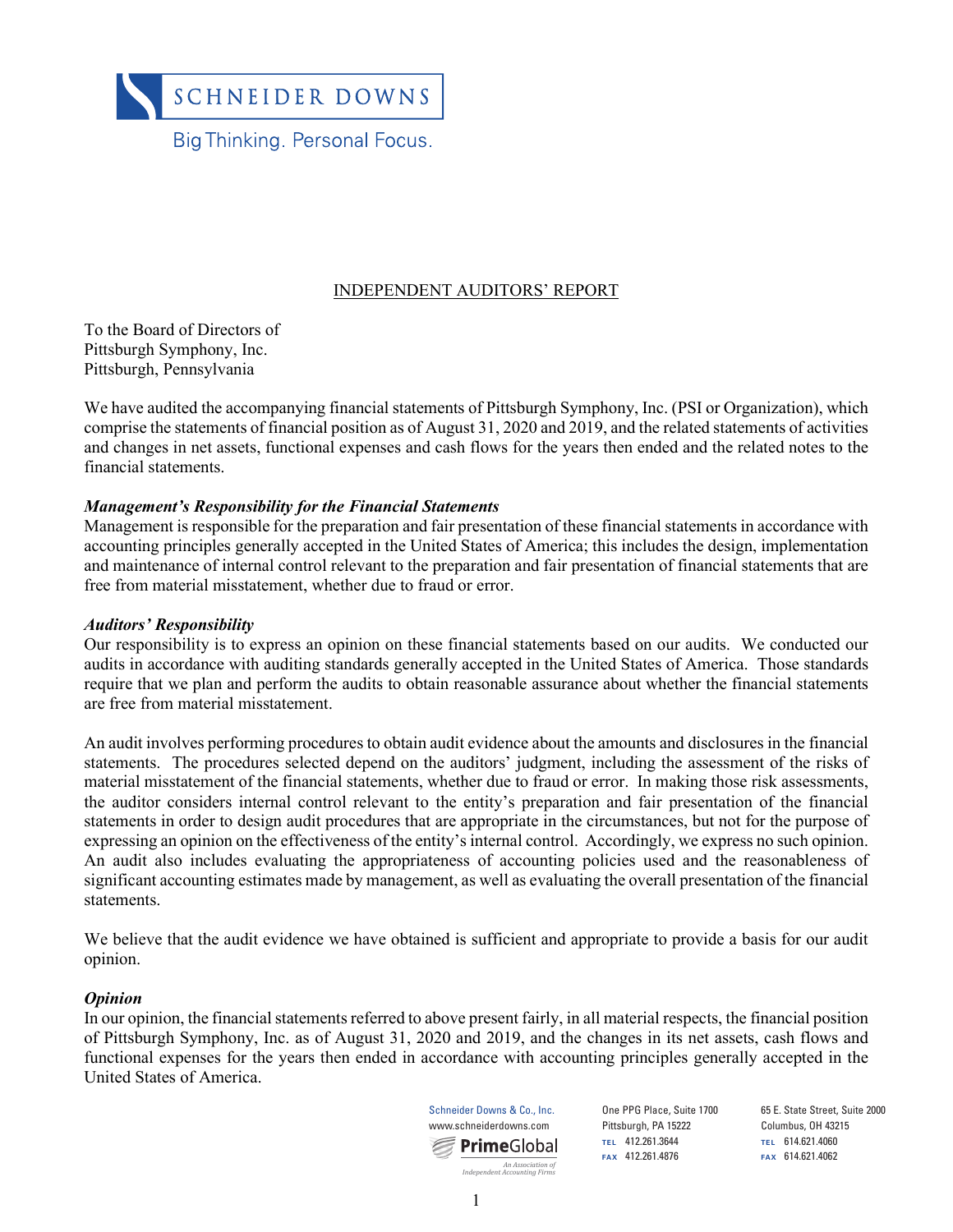#### *Emphasis of Matters*

As discussed in Note 17 to the financial statements, PSI has adopted a strategic plan to address the liquidity and financial condition of the Organization. The liquidity and financial condition have declined as a result of the COVID-19 pandemic. Management's plans regarding this matter are also described in Note 17.

Schneider Downs & Co., Inc.

Pittsburgh, Pennsylvania January 21, 2021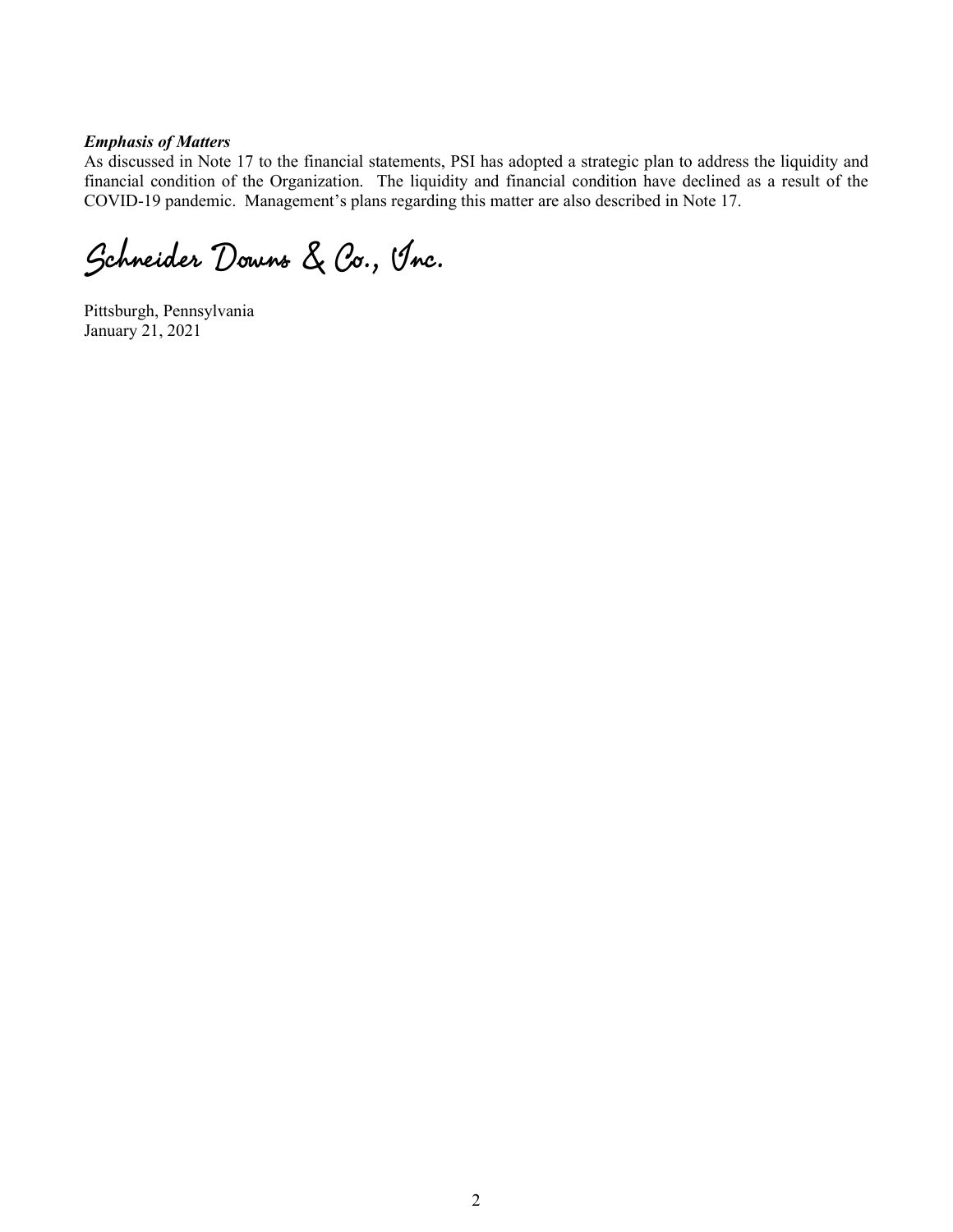## **PITTSBURGH SYMPHONY, INC. STATEMENTS OF FINANCIAL POSITION AS OF AUGUST 31, 2020 and 2019 (in thousands)**

|                                                           |               | 2020      |                           | 2019      |  |  |
|-----------------------------------------------------------|---------------|-----------|---------------------------|-----------|--|--|
| <b>ASSETS:</b>                                            |               |           |                           |           |  |  |
| Cash and cash equivalents                                 | $\mathbb{S}$  | 1,126     | $\boldsymbol{\mathsf{S}}$ | 283       |  |  |
| Accounts and interest receivable, net                     |               | 148       |                           | 100       |  |  |
| Capital pledges, grants and contributions receivable, net |               | 20,907    |                           | 18,713    |  |  |
| Notes receivable                                          |               | 110       |                           | 118       |  |  |
| Deferred expense and other assets                         |               | 533       |                           | 734       |  |  |
| Property and equipment, net (Note 9)                      |               | 12,665    |                           | 13,621    |  |  |
| Assets held in trust by others (Note 6 and 7)             |               | 4,078     |                           | 3,834     |  |  |
| Investments, at market (Note 6)                           |               | 130,346   |                           | 127,376   |  |  |
| <b>TOTAL ASSETS</b>                                       | -S            | 169,913   | $\boldsymbol{\mathsf{S}}$ | 164,779   |  |  |
| <b>LIABILITIES AND NET ASSETS:</b>                        |               |           |                           |           |  |  |
| Accounts payable                                          | $\mathcal{S}$ | 112       | \$                        | 395       |  |  |
| Line of credit (Note 13)                                  |               | 861       |                           | 7,387     |  |  |
| Notes payable (Note 13)                                   |               | 2,550     |                           | 4,663     |  |  |
| Accrued expenses                                          |               | 350       |                           | 346       |  |  |
| Advance ticket sales and other                            |               | 4,208     |                           | 4,735     |  |  |
| Deferred grant revenue (Note 14)                          |               | 4,529     |                           |           |  |  |
| Pension benefit liability (Note 10)                       |               | 24,952    |                           | 26,517    |  |  |
| <b>TOTAL LIABILITIES</b>                                  |               | 37,562    |                           | 44,043    |  |  |
| <b>NET DEFICIT WITHOUT DONOR RESTRICTIONS</b>             |               | (29, 848) |                           | (29, 503) |  |  |
| NET ASSETS WITH DONOR RESTRICTIONS (Note 8)               |               | 162,199   |                           | 150,239   |  |  |
| <b>TOTAL NET ASSETS</b>                                   |               | 132,351   |                           | 120,736   |  |  |
| <b>TOTAL LIABILITIES AND NET ASSETS</b>                   | $\mathbb{S}$  | 169,913   | \$                        | 164,779   |  |  |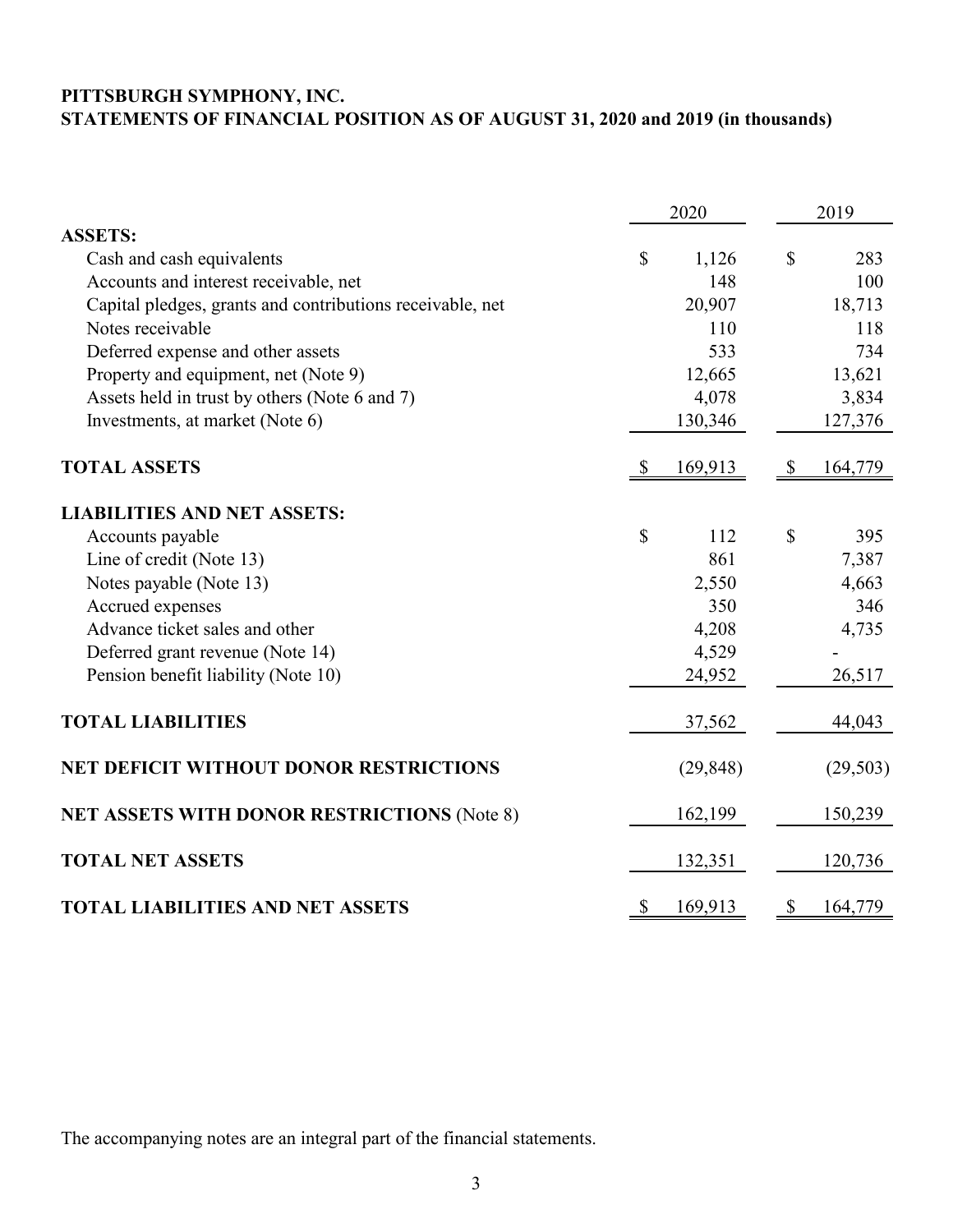#### **PITTSBURGH SYMPHONY, INC. STATEMENT OF ACTIVITIES AND CHANGES IN NET ASSETS FOR THE YEAR ENDED AUGUST 31, 2020 (in thousands)**

|                                                | <b>Without Donor</b>       |                          |                         |
|------------------------------------------------|----------------------------|--------------------------|-------------------------|
| <b>OPERATING REVENUES</b>                      | <b>Restrictions</b>        | <b>Restrictions</b>      | <b>Total</b>            |
| Orchestra performances                         | \$<br>4,728                | $\overline{\phantom{0}}$ | \$<br>4,728             |
| Non-orchestra performances                     | 446                        |                          | 446                     |
|                                                | 4,059                      |                          | 4,059                   |
| Government grants                              |                            |                          |                         |
| Program advertising                            | 91                         |                          | 91                      |
| Other                                          | 975                        |                          | 975                     |
| Total Orchestra and Heinz Hall                 | 10,299                     |                          | 10,299                  |
| <b>INVESTMENT ACTIVITIES REVENUE</b>           |                            |                          |                         |
| Interest and dividends                         |                            | \$<br>874                | 874                     |
| Realized gains                                 |                            | 4,982                    | 4,982                   |
| Unrealized gains                               |                            | 1,041                    | 1,041                   |
| Endowment draw                                 | 7,834                      | (7, 834)                 |                         |
| <b>Total Investment Activities</b>             | 7,834                      | (937)                    | 6,897                   |
| <b>OPERATING EXPENSES</b>                      |                            |                          |                         |
| Orchestra                                      | 16,231                     |                          | 16,231                  |
| Production and Heinz Hall                      | 9,169                      |                          | 9,169                   |
| General and administrative                     | 5,767                      | 5                        | 5,772                   |
| <b>Total Operating Expenses</b>                | 31,167                     | 5                        | 31,172                  |
| Deficit before contributions                   | (13, 034)                  | (942)                    | (13,976)                |
| <b>CONTRIBUTIONS</b>                           |                            |                          |                         |
| Annual fund                                    | 5,470                      | 2,221                    | 7,691                   |
| Other operating gifts and capital projects     | 530                        | 1,781                    | 2,311                   |
| Endowment                                      |                            | 1,808                    | 1,808                   |
| Strategic initiatives                          | 5,065                      | 11,475                   | 16,540                  |
| Fundraising expense - operating                | (2, 243)                   | $\overline{a}$           | (2,243)                 |
| Fundraising expense - endowment                | (1)                        |                          | (1)                     |
| <b>Total Net Contributions</b>                 | 8,821                      | 17,285                   | 26,106                  |
| <b>NET ASSETS RELEASED FROM</b>                |                            |                          |                         |
| <b>RESTRICTIONS</b>                            | 4,383                      | (4, 383)                 |                         |
| Change in net assets before pension adjustment | 170                        | 11,960                   | 12,130                  |
| Other changes in pension plan obligations      | (515)                      |                          | (515)                   |
| <b>CHANGE IN NET ASSETS</b>                    | (345)                      | 11,960                   | 11,615                  |
| <b>BEGINNING NET (DEFICIT) ASSETS</b>          | (29, 503)                  | 150,239                  | 120,736                 |
| <b>ENDING NET (DEFICIT) ASSETS</b>             | (29, 848)<br><sup>\$</sup> | 162,199<br><sup>\$</sup> | 132,351<br>$\mathbb{S}$ |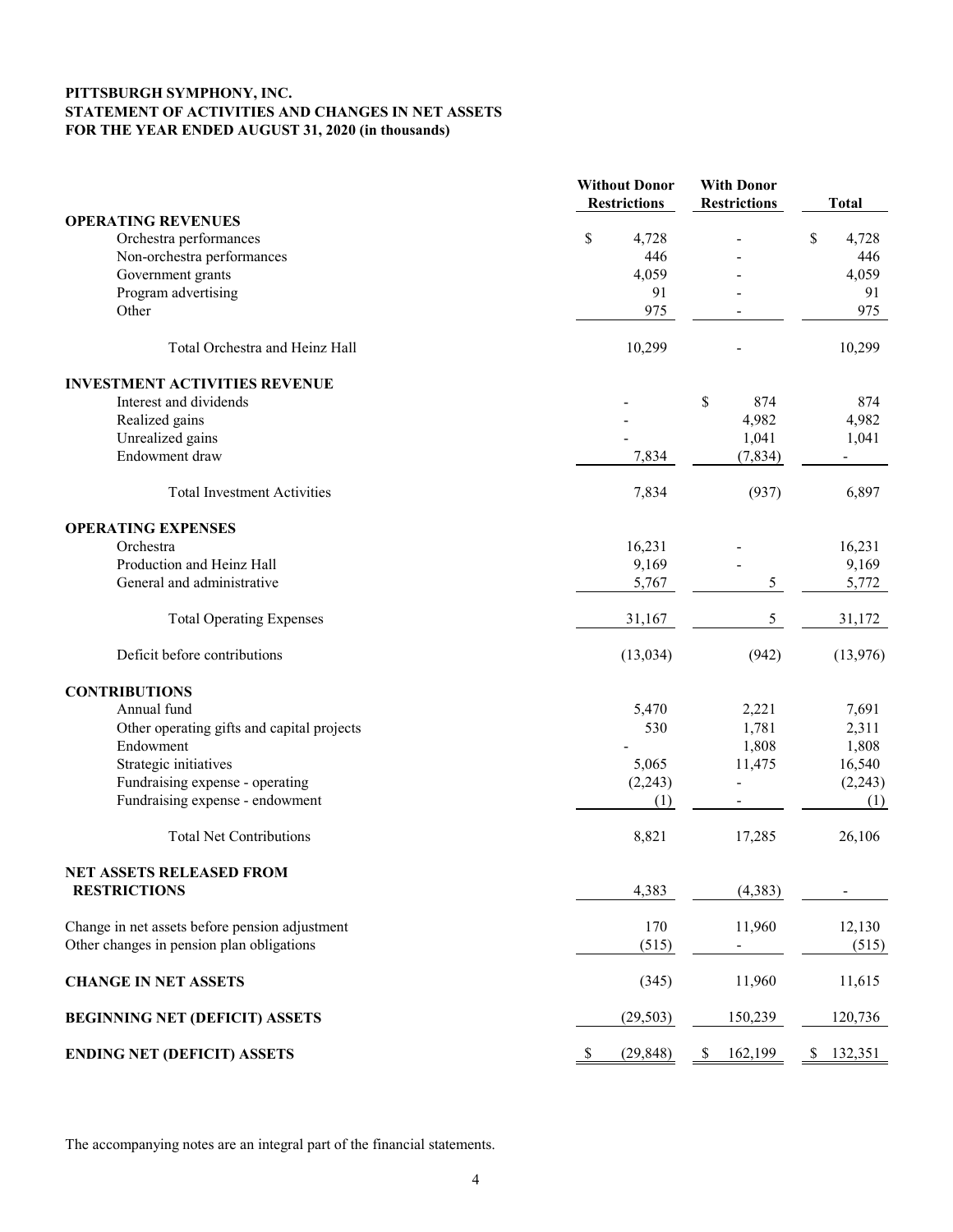#### **PITTSBURGH SYMPHONY, INC. STATEMENT OF ACTIVITIES AND CHANGES IN NET ASSETS FOR THE YEAR ENDED AUGUST 31, 2019 (in thousands)**

|                                                | <b>Without Donor</b><br><b>With Donor</b> |                     |              |
|------------------------------------------------|-------------------------------------------|---------------------|--------------|
|                                                | <b>Restrictions</b>                       | <b>Restrictions</b> | <b>Total</b> |
| <b>OPERATING REVENUES</b>                      |                                           |                     |              |
| Orchestra performances                         | \$<br>7,114                               |                     | \$<br>7,114  |
| Non-orchestra performances                     | 1,195                                     |                     | 1,195        |
| Government grants                              | 4,047                                     |                     | 4,047        |
| Program advertising                            | 150                                       |                     | 150          |
| Other                                          | 1,693                                     |                     | 1,693        |
|                                                |                                           |                     |              |
| Total Orchestra and Heinz Hall                 | 14,199                                    |                     | 14,199       |
| <b>INVESTMENT ACTIVITIES REVENUE</b>           |                                           |                     |              |
| Interest and dividends                         |                                           | \$<br>1,123         | 1,123        |
| Realized gains                                 |                                           | 4,157               | 4,157        |
| <b>Unrealized</b> losses                       |                                           | (5,081)             | (5,081)      |
| Endowment draw                                 | 7,689                                     | (7,689)             |              |
| <b>Total Investment Activities</b>             | 7,689                                     | (7, 490)            | 199          |
| <b>OPERATING EXPENSES</b>                      |                                           |                     |              |
| Orchestra                                      | 17,390                                    |                     | 17,390       |
| Production and Heinz Hall                      | 9,361                                     |                     | 9,361        |
| General and administrative                     | 6,826                                     | 10                  | 6,836        |
| <b>Total Operating Expenses</b>                | 33,577                                    | 10                  | 33,587       |
| Deficit before contributions                   | (11,689)                                  | (7,500)             | (19, 189)    |
| <b>CONTRIBUTIONS</b>                           |                                           |                     |              |
| Annual fund                                    | 6,109                                     | 1,954               | 8,063        |
| Other operating gifts and capital projects     | 582                                       | 3,004               | 3,586        |
| Endowment                                      |                                           | 2,919               | 2,919        |
| Strategic initiatives                          | 2,058                                     |                     | 2,058        |
| Fundraising expense - operating                | (2,527)                                   |                     | (2,527)      |
| Fundraising expense - endowment                | (42)                                      |                     | (42)         |
|                                                |                                           |                     |              |
| <b>Total Net Contributions</b>                 | 6,180                                     | 7,877               | 14,057       |
| <b>NET ASSETS RELEASED FROM</b>                |                                           |                     |              |
| <b>RESTRICTIONS</b>                            | 3,792                                     | (3,792)             |              |
| Change in net assets before pension adjustment | (1,717)                                   | (3, 415)            | (5,132)      |
| Other changes in pension plan obligations      | (9,866)                                   |                     | (9,866)      |
| <b>CHANGE IN NET ASSETS</b>                    | (11, 583)                                 | (3, 415)            | (14,998)     |
| <b>BEGINNING NET (DEFICIT) ASSETS</b>          | (17,920)                                  | 153,654             | 135,734      |
| <b>ENDING NET (DEFICIT) ASSETS</b>             | (29, 503)<br>\$                           | 150,239<br>S.       | 120,736<br>S |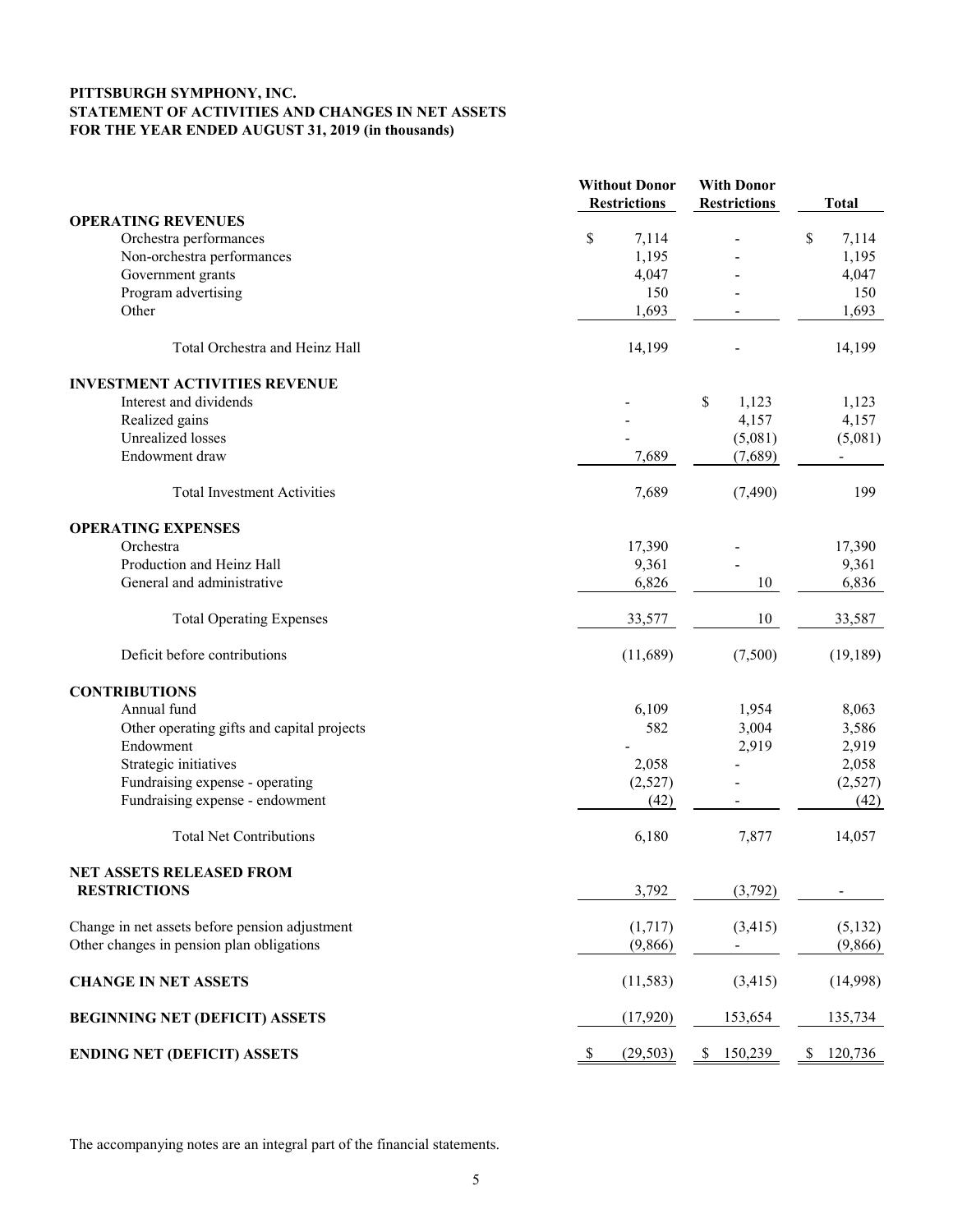## **PITTSBURGH SYMPHONY, INC. STATEMENT OF FUNCTIONAL EXPENSES FOR THE YEAR ENDED AUGUST 30, 2020 (In Thousands)**

|                                          |                  |              |                          |    |           |              |            |    | Management |       |             |    |          |
|------------------------------------------|------------------|--------------|--------------------------|----|-----------|--------------|------------|----|------------|-------|-------------|----|----------|
|                                          | Program Services |              |                          |    |           | and          |            |    |            | Total |             |    |          |
|                                          | Orchestra        |              | Production               |    | Marketing |              | Heinz Hall |    | General    |       | Fundraising |    | Expenses |
| <b>EXPENSES</b>                          |                  |              |                          |    |           |              |            |    |            |       |             |    |          |
| Personnel and benefits                   | \$16,229         | $\mathbb{S}$ | 881                      | \$ | 1,286     | $\mathbb{S}$ | 1,183      | \$ | 1,961      | \$    | 1,246       | \$ | 22,786   |
| Guest artists                            |                  |              | 1,524                    |    |           |              |            |    |            |       | 116         |    | 1,640    |
| Production                               |                  |              | 778                      |    |           |              | 4          |    |            |       | 325         |    | 1,107    |
| Touring                                  |                  |              | 2,275                    |    |           |              |            |    |            |       |             |    | 2,275    |
| Advertising                              |                  |              |                          |    | 860       |              |            |    |            |       | 19          |    | 879      |
| Professional fees                        |                  |              | 123                      |    | 284       |              |            |    | 301        |       | 272         |    | 980      |
| Office expenses, equipment, and IT       |                  |              | 39                       |    | 188       |              | 74         |    | 182        |       | 137         |    | 620      |
| Meetings, travel, and management expense | $\overline{2}$   |              | 18                       |    | 9         |              |            |    | 102        |       | 48          |    | 184      |
| Utilities                                |                  |              |                          |    |           |              | 239        |    |            |       |             |    | 239      |
| Depreciation                             |                  |              |                          |    |           |              | 1,409      |    | 67         |       |             |    | 1,476    |
| Facilities, repairs, and maintenance     |                  |              | $\overline{\phantom{a}}$ |    | 15        |              | 445        |    |            |       | 8           |    | 468      |
| Interest and bank fees                   |                  |              |                          |    | 78        |              |            |    | 369        |       | 25          |    | 473      |
| Insurance                                |                  |              |                          |    |           |              | 166        |    | 28         |       |             |    | 194      |
| Other                                    |                  |              | 5                        |    |           |              |            |    | 42         |       | 48          |    | 95       |
| <b>Total Expenses</b>                    | 16,231           |              | 5,643                    |    | 2,720     |              | 3,526      |    | 3,052      |       | 2,244       | S. | 33,416   |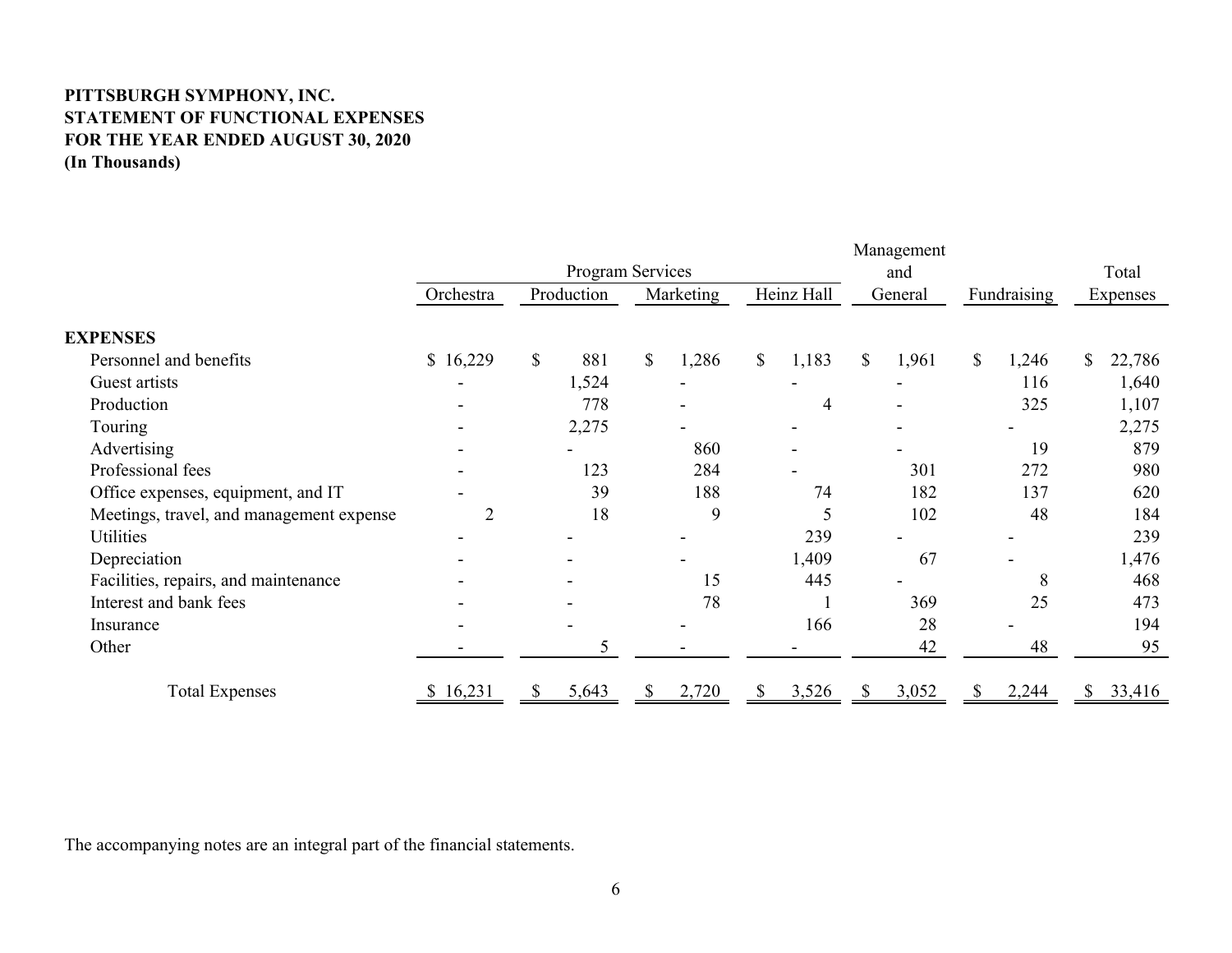## **PITTSBURGH SYMPHONY, INC. STATEMENT OF FUNCTIONAL EXPENSES FOR THE YEAR ENDED AUGUST 30, 2019 (In Thousands)**

|                                          |                  |            |                          |                       | Management  |             |              |  |
|------------------------------------------|------------------|------------|--------------------------|-----------------------|-------------|-------------|--------------|--|
|                                          | Program Services |            |                          |                       | and         |             | Total        |  |
|                                          | Orchestra        | Production | Marketing                | Heinz Hall            | General     | Fundraising | Expenses     |  |
| <b>EXPENSES</b>                          |                  |            |                          |                       |             |             |              |  |
| Personnel and benefits                   | 17,383<br>\$     | \$<br>964  | \$<br>1,329              | $\mathbb{S}$<br>1,216 | \$<br>1,961 | \$<br>1,324 | S.<br>24,177 |  |
| Guest artists                            |                  | 3,129      | $\overline{\phantom{a}}$ |                       |             | 107         | 3,236        |  |
| Production                               |                  | 1,403      |                          | 6                     |             | 493         | 1,902        |  |
| Touring                                  |                  | 238        |                          |                       |             |             | 238          |  |
| Advertising                              |                  |            | 1,247                    |                       |             | 17          | 1,264        |  |
| Professional fees                        |                  | 86         | 552                      |                       | 304         | 183         | 1,125        |  |
| Office expenses, equipment, and IT       |                  | 48         | 209                      | 81                    | 189         | 173         | 700          |  |
| Meetings, travel, and management expense |                  | 30         | 35                       | 6                     | 122         | 58          | 258          |  |
| <b>Utilities</b>                         |                  |            |                          | 271                   |             |             | 271          |  |
| Depreciation                             |                  |            |                          | 1,359                 | 88          |             | 1,447        |  |
| Facilities, repairs, and maintenance     |                  |            | 20                       | 378                   |             | 8           | 406          |  |
| Interest and bank fees                   |                  |            | 133                      | 3                     | 549         | 27          | 712          |  |
| Insurance                                |                  |            |                          | 133                   | 32          |             | 165          |  |
| Other                                    |                  | 10         |                          |                       | 66          | 179         | 255          |  |
| <b>Total Expenses</b>                    | 17,390           | 5,908      | 3,525<br>S.              | 3,453                 | 3,311       | 2,569       | 36,156       |  |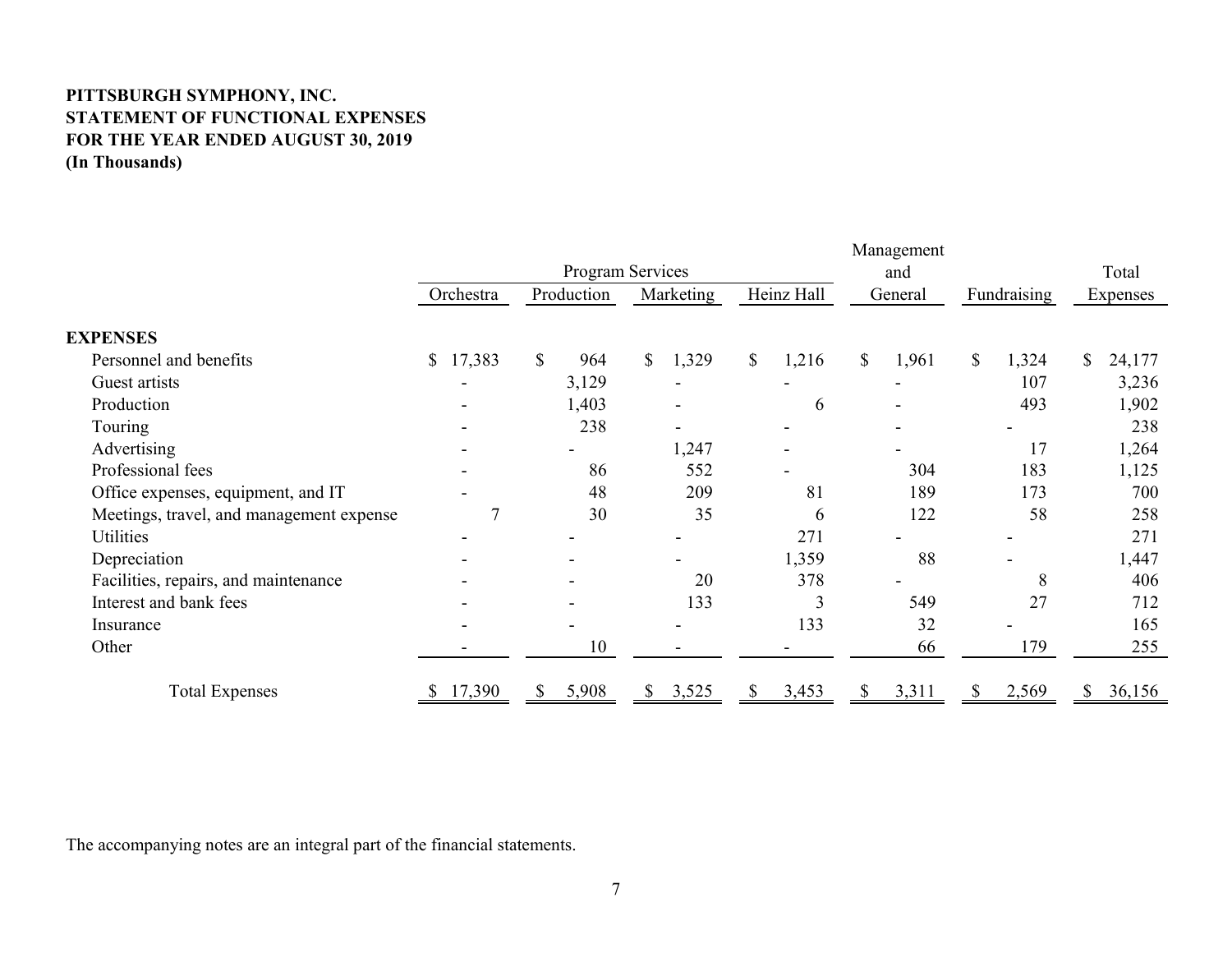## **PITTSBURGH SYMPHONY, INC. STATEMENTS OF CASH FLOWS FOR THE YEARS ENDED AUGUST 31, 2020 and 2019 (in thousands)**

|                                                            | 2020         | 2019 |           |  |
|------------------------------------------------------------|--------------|------|-----------|--|
| Cash flows from operating activities:                      |              |      |           |  |
| Change in net assets                                       | \$<br>11,615 | \$   | (14,998)  |  |
| Adjustments to reconcile change in net assets to net       |              |      |           |  |
| cash provided by (used in) operating activities:           |              |      |           |  |
| Depreciation                                               | 1,476        |      | 1,447     |  |
| Contributions restricted for long-term investment          | 1,471        |      | (1,368)   |  |
| Realized and unrealized (gain) loss on investment activity | (6,023)      |      | 924       |  |
| Changes in assets and liabilities:                         |              |      |           |  |
| Receivables                                                | (6,714)      |      | (2,011)   |  |
| Deferred expense and other assets                          | 201          |      | (159)     |  |
| Accounts payable and accrued expenses                      | (279)        |      | 213       |  |
| Advance ticket sales and other                             | (527)        |      | (601)     |  |
| Deferred grant revenue                                     | 4,529        |      |           |  |
| Pension obligation                                         | (1, 565)     |      | 9,456     |  |
| Net cash provided by (used in) operating activities        | 4,184        |      | (7,097)   |  |
| Cash flows from investing activities:                      |              |      |           |  |
| Investment in property and equipment                       | (520)        |      | (212)     |  |
| Proceeds from sale of investments                          | 58,951       |      | 33,548    |  |
| Purchase of investments                                    | (56, 142)    |      | (27, 798) |  |
| Net cash provided by investing activities                  | 2,289        |      | 5,538     |  |
| Cash flows from financing activities:                      |              |      |           |  |
| Contributions restricted for endowment                     | 3,009        |      | 1,209     |  |
| Proceeds from line of credit                               | 961          |      | 2,363     |  |
| Payments on line of credit                                 | (7, 487)     |      | (1,500)   |  |
| Payments on notes payable                                  | (2,113)      |      | (650)     |  |
| Net cash (used in) provided by financing activities        | (5,630)      |      | 1,422     |  |
| Net increase (decrease) in cash and cash equivalents       | 843          |      | (137)     |  |
| Cash and cash equivalents at beginning of year             | 283          |      | 420       |  |
| Cash and cash equivalents at end of year                   | 1,126        | -S   | 283       |  |
| Supplemental disclosure of cash flow information:          |              |      |           |  |
| Cash paid for interest                                     | \$<br>359    | \$   | 539       |  |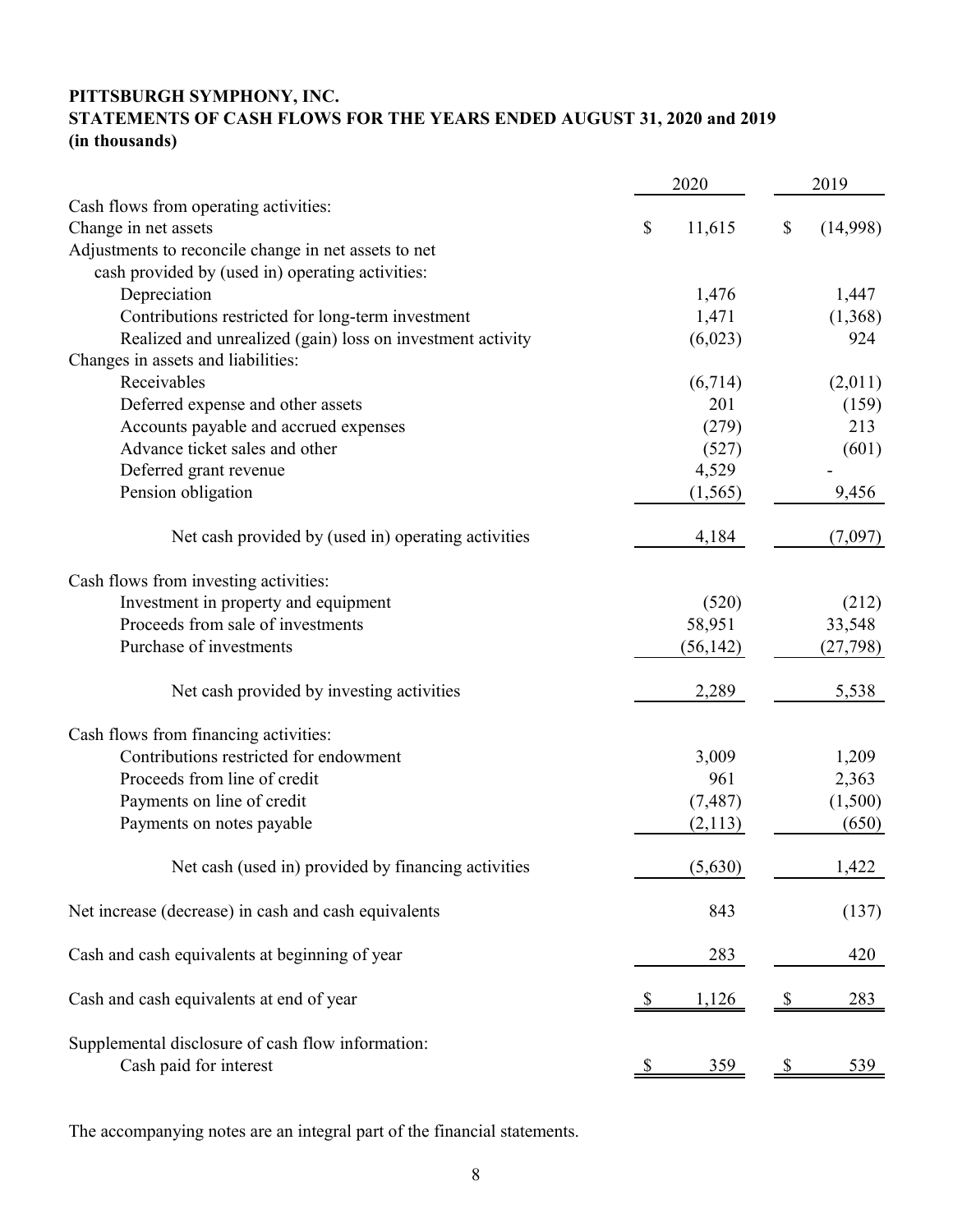#### 1. Organization:

Pittsburgh Symphony, Inc. (PSI or Organization), a not-for-profit charitable organization located in Pittsburgh, Pennsylvania, was formed in 1895 and incorporated in 1935 for the purpose of promoting and fostering a knowledge and love of music by establishing and maintaining a symphony orchestra, by studying and performing the works of great composers, and by other means to encourage a greater appreciation of music. PSI provides a wide range of musical performances in southwestern Pennsylvania and occasional domestic and foreign musical tours.

### 2. Summary of Significant Accounting Policies:

#### Basis of Presentation:

The accounting and reporting policies of PSI conform to generally accepted accounting principles in the United States of America. The following is a description of significant accounting policies and practices consistently employed by PSI:

For accounting and reporting purposes, PSI classifies resources into separate net asset classes based on the absence or existence of donor-imposed restrictions. In the accompanying financial statements, net assets that have similar characteristics have been combined into similar categories. A description of net asset categories is as follows:

Net (Deficit) Assets Without Donor Restrictions: Net assets not subject to donor-imposed restrictions or stipulations as to use or purpose.

Net Assets With Donor Restrictions: Net assets subject to donor-imposed restrictions or stipulations. Some donor-imposed restrictions are temporary in nature, such as those that will be met by the passage of time or other events specified by the donor. Other donorimposed restrictions are perpetual in nature, requiring that the principal is invested in perpetuity and the income is used only to support PSI's operations.

### Use of Estimates:

The preparation of financial statements in conformity with generally accepted accounting principles requires management to make estimates and assumptions that affect the reported amounts of assets and liabilities and disclosure of contingent assets and liabilities at the date of the financial statements and the reported amounts of changes in net assets during the reporting period. Actual results could differ from those estimates.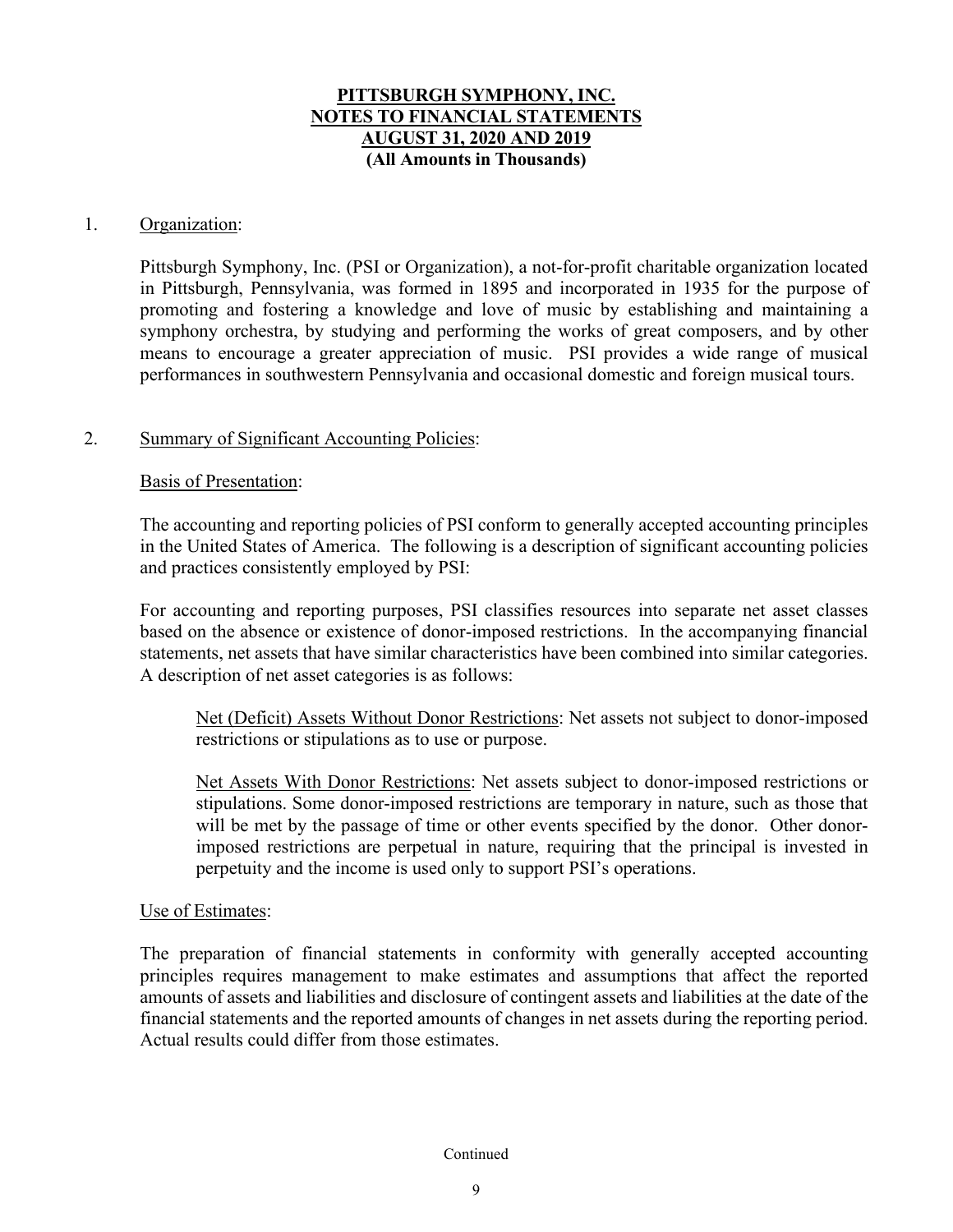#### 2. Summary of Significant Accounting Policies, continued:

#### Deficit Before Contributions:

The statements of activities and changes in net assets include deficit before contributions as a performance indicator. PSI transactions deemed by management to be ongoing, major or central to PSI's services are reported as operating revenue. Investment income and net appreciation or depreciation in fair value from investments are reported as investment activities revenue.

#### Donor-Imposed Restrictions:

All contributions are considered to be available for operational use unless specifically restricted by the donor. Amounts received that are designated for future periods or restricted by the donor for specific purposes are included as changes in net assets with donor restrictions. When a donor restriction expires, that is, when a stipulated time restriction ends or the purpose of the restriction is accomplished, net assets with donor restrictions are reclassified as net assets without donor restrictions and reported in the statements of activities and changes in net assets as net assets released from restrictions. Certain restricted funds were received and expended during the same year. These funds are classified in the statements of activities and changes in net assets without donor restrictions.

### Capital Pledges, Grants and Contributions Receivable:

Unconditional promises to give cash and other assets to PSI are reported at their estimated fair value at the date the promise is received. Unconditional promises to give that are expected to be collected within one year are recorded at their net realizable value. Unconditional promises to give that are expected to be collected in future years are recorded at the present value of estimated future cash flows. The discounts on those amounts are computed using a risk-free interest rate applicable to the year in which the promise is received. Amortization of the discount is included in contribution revenue. Conditional promises to give are not included as support until such time as the conditions are substantially met. Contributions such as certain contributions made by governments, that are conditioned upon PSI incurring qualifying costs, are recognized as those costs are incurred. Decisions to charge off receivables are based on management's judgment after consideration of facts and circumstances surrounding potential uncollectible accounts. It is reasonably possible that PSI's estimate of the allowance for doubtful accounts will change. The total allowance for doubtful accounts was approximately \$100 and \$70 as of August 31, 2020 and 2019, respectively. PSI's policy is to write off uncollectible pledges. Amounts written off for 2020 and 2019 were \$58 and \$179, respectively.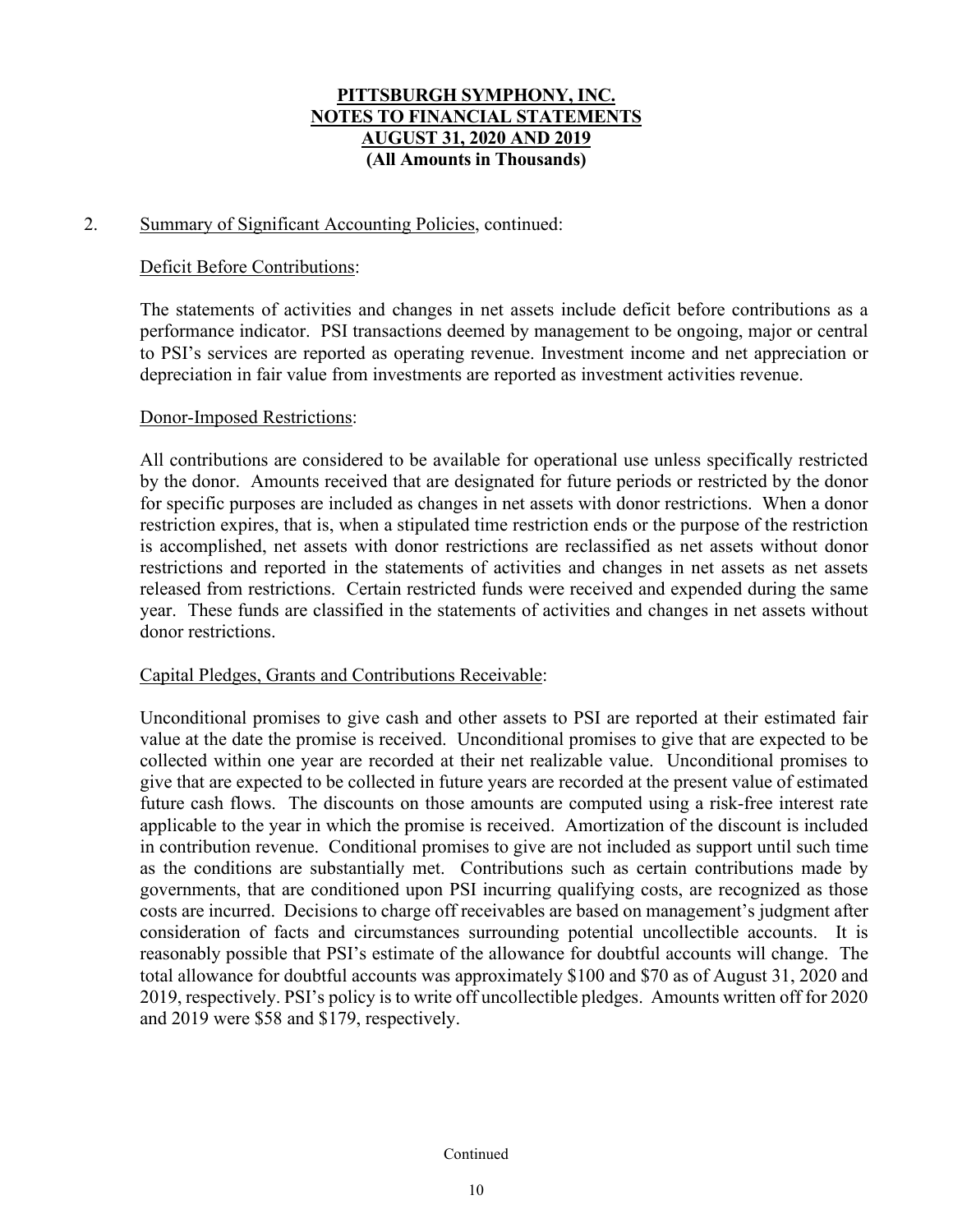#### 2. Summary of Significant Accounting Policies, continued:

During a prior year, PSI received a \$12 million pledge from a director. At the discretion of the Executive Committee of the Board, a portion of up to \$500,000 annually over the 12 years of the pledge can be used for operations. As such, \$6 million of the pledge had been restricted for future periods with the remaining \$6 million restricted in perpetuity. Contributions receivable from this director represented 33% and 45% of total receivables at August 31, 2020 and 2019, respectively. Additionally, PSI received significant contributions from three foundations during the year ended August 31, 2020. The balance remaining outstanding on these three contributions represented approximately 44% of total receivables at August 31, 2020. Contributions from two organizations represented 46% of total net contributions for the year ended August 31, 2020.

During a prior year, PSI received a conditional grant from a foundation of \$4.5 million, part contingent on both fundraising challenges and meeting agreed upon financial benchmarks. PSI recognized \$1.25 million as operating support in each of the years ended August 31, 2019 and 2018, upon meeting fundraising challenges related to attracting new donors and increased donations from existing donors. One million dollars was recognized as operating support in the year ended August 31, 2020, upon meeting the agreed-upon financial benchmarks. Another \$1 million is conditional upon meeting agreed-upon financial benchmarks during the year ended August 31, 2021.

### Investments and Investment Activities:

Investments are carried at market value (as determined by quoted market prices), which approximates fair value. Limited partnerships, which may not be readily marketable, are carried at net asset value (NAV) as provided by the investment partnerships. NAV is assessed by PSI to approximate fair value. Accordingly, the change in net unrealized appreciation or depreciation for the year is included in the statements of activities and changes in net assets. Investment income (including realized gains and losses on investments and interest and dividends) is included in net assets without donor restrictions unless the income is restricted by donor or law, as is substantially all income. (See also Note 5.) Investment income is reported net of internal and external investment management expenses.

Investment securities are exposed to various risks caused by changes in interest rates, general market volatility and credit risk. Due to the level of risk associated with certain investment securities, it is possible that changes in risks in the near term could materially affect account balances and the amounts reported in the statements of financial position and activities and changes in net assets.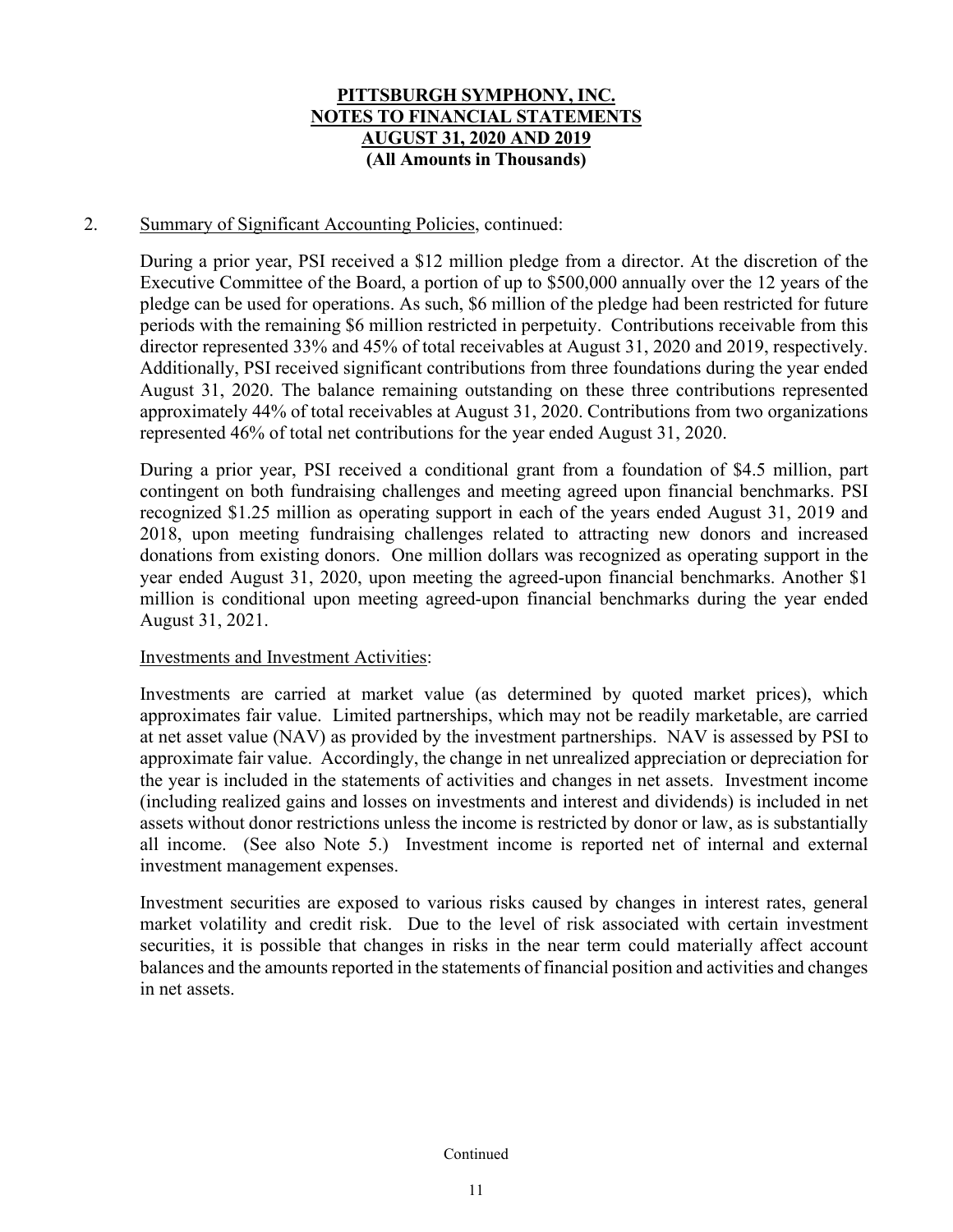#### Endowments:

PSI has implemented provisions of the Financial Accounting Standards Board (FASB) Accounting Standards Codification (Codification) topic Presentation of Financial Statements for Not-for-Profit Entities as they relate to the presentation of endowment funds. A portion of PSI's net assets are donor-restricted endowment funds and are governed by the Commonwealth of Pennsylvania's Act 141 (Act 141), a total return policy that allows a not-for-profit to choose to treat a percentage of the average market value of the endowment's investments as income each year. The disclosure provisions are included in Note 5 - Endowment.

### Cash and Cash Equivalents:

Cash and cash equivalents include money market funds and investments in highly liquid and marketable debt instruments with an original or expected maturity of three months or less. PSI routinely invests its surplus operating funds in money market mutual funds managed by a local financial institution. The carrying amount reported in the statements of financial position approximates fair value. PSI maintains, at various financial institutions, cash that may exceed federally insured amounts at times.

#### Income Recognition:

Amounts received in advance from grants and ticket sales are recognized as revenue in the statements of activities and changes in net assets during the period in which the performances occur. Related deferred costs are matched with such revenue.

### Property and Equipment:

PSI includes gifts of land, buildings and equipment in net assets without donor restrictions unless explicit donor stipulations specify how the donated assets must be used. Donated assets are recorded at fair market value at the date of gift.

Equipment represents furniture, fixtures and musical instruments and is recorded at lower of cost or market. Expenditures for additions and improvements provided from current operations are capitalized in the period incurred.

Depreciation of these assets is computed using the straight-line method over the estimated useful lives of the assets, currently ranging from five to 50 years. Expenditures for maintenance and repairs are expensed as incurred. When assets are disposed of, cost and related accumulated depreciation are removed from the accounts, and any resulting gain or loss is reflected in operations for the period.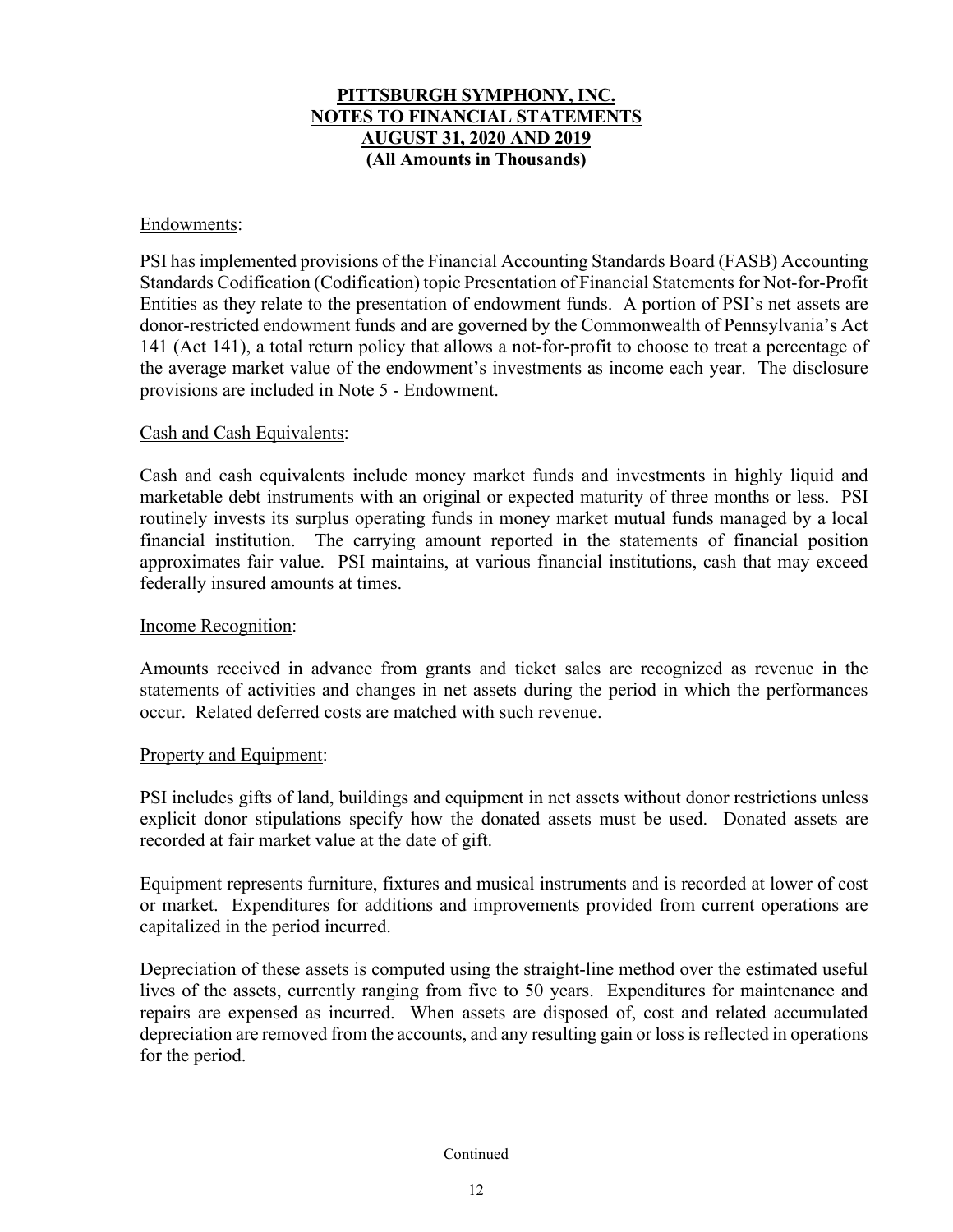### 2. Summary of Significant Accounting Policies, continued:

In accordance with provisions of the Codification topic Property, Plant and Equipment, long-lived assets are reviewed for impairment whenever events or changes in circumstances indicate that the carrying amount of an asset might not be recoverable. Recoverability of assets to be held and used is measured by a comparison of the carrying amount of an asset to future undiscounted cash flows expected to be generated by the asset. If such assets are considered to be impaired, the impairment to be recognized is measured by the amount by which the carrying amount of the asset exceeds the fair value, as defined, of the assets. No impairment was recorded for fiscal years ended August 31, 2020 and 2019.

### Pension Plan:

PSI follows the recognition and disclosure provisions of Codification topic 715: Compensation - Retirement Benefits, which requires plan sponsors to recognize the funded status of defined benefit pension and other postretirement obligations as a net asset or liability and to recognize changes in that funded status in the year in which those changes occur, through a change in net assets without donor restrictions, apart from expenses, to the extent those changes are not included in net periodic benefit cost. PSI's policy is to fund, at a minimum, amounts as are necessary on an actuarial basis to provide assets sufficient to meet the benefits to be paid to plan members in accordance with the requirements of the Employee Retirement Income Security Act of 1974.

### Concentration Risk:

At August 31, 2020 and 2019, approximately 74% and 70%, respectively, of PSI's workforce on a headcount basis is union-represented and subject to collective bargaining agreements. The individual unions may limit the Organization's flexibility in dealing with its workforce. Any work stoppage or instability within the workforce could have a negative impact on PSI, including loss of revenues and strained relationships with patrons and donors, which could adversely affect PSI's operations.

### Functional Expenses:

Costs of providing various programs have been summarized on a functional basis. Specific expenses that are readily identifiable to a single program or activity are charged directly to that function. Certain categories of expenses are attributable to more than one function and require allocation. Compensation is allocated on the basis of time and effort. All other expenses are allocated based on program or actual usage. These expenses are allocated on a reasonable basis that is consistently applied.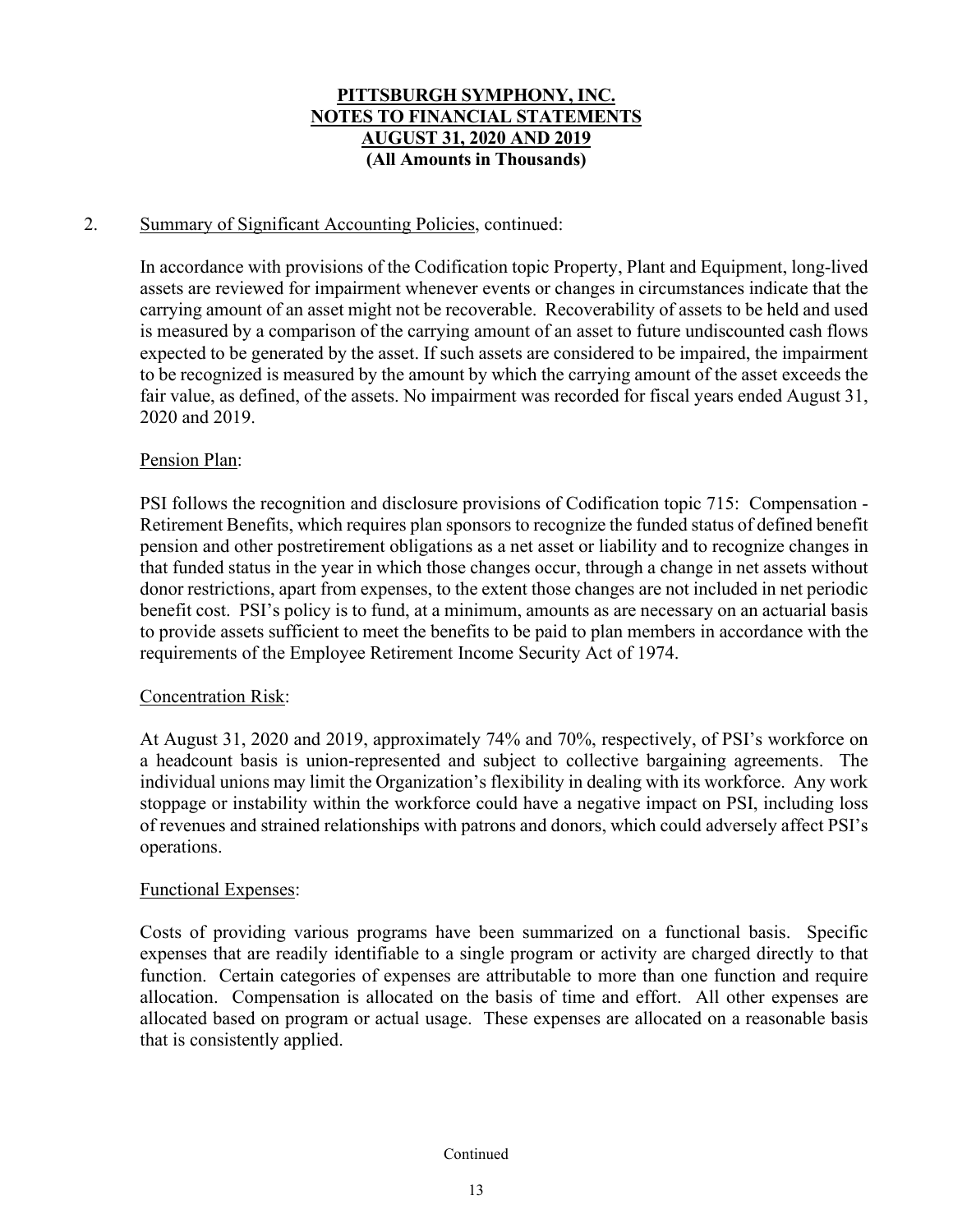#### 2. Summary of Significant Accounting Policies, continued:

#### Recently Issued Accounting Pronouncements:

In May 2014, the FASB issued Accounting Standards Update (ASU) No. 2014-09 Revenue from Contracts with Customers (ASU 2014-09), which requires an entity to recognize revenue to depict the transfer of promised goods or services to customers in an amount that reflects the consideration to which the entity expects to be entitled in exchange for those goods or services. Additionally, ASU 2014-09 (1) specifies the accounting for some costs to obtain or fulfill a contract with a customer, and (2) expands disclosure requirements related to revenue and cash flows arising from contracts with customers. ASU 2014-09 is effective for annual reporting periods beginning after December 15, 2020, including interim periods within that reporting period, and permits the use of either the retrospective or cumulative effect transition method. PSI is currently evaluating the impact that ASU 2014-09 will have on its financial statements and corresponding disclosures.

In August 2018, the FASB issued ASU No. 2018-14 Compensation - Retirement Benefits - Defined Benefit Plans - General (Topic 715-20): Disclosure Framework - Changes to the Disclosure Requirements for Defined Benefit Plans (ASU 2018-14), which modifies the disclosure requirements for defined benefit pension plans and other postretirement plans. ASU 2018-14 is effective for fiscal years ending after December 15, 2020. Early adoption is permitted. PSI is currently evaluating the impact that ASU 2018-14 will have on its financial statements and corresponding disclosures.

### Recently Adopted Accounting Pronouncements:

In March 2017, the FASB issued ASU No. 2017-07 Compensation-Retirement Benefits: Improving the Presentation of Net Periodic Pension Cost and Net Periodic Postretirement Benefit Cost (ASU 2017-07), which requires that an employer report the service cost component in the same line item or items as other compensation costs arising from services rendered by the pertinent employees during the period. Other components of net benefit cost are required to be presented in the statements of activities and changes in net assets separately from the service cost component and outside a subtotal of income from operations, if one is presented. Amendments in ASU 2017- 07 also allow only the service cost component to be eligible for capitalization when applicable. ASU 2017-07 is effective for fiscal years beginning after December 15, 2018 and should be applied retrospectively. Early adoption is permitted. PSI adopted the provisions of ASU 2017-07 on its financial statements in the current year with no significant impact.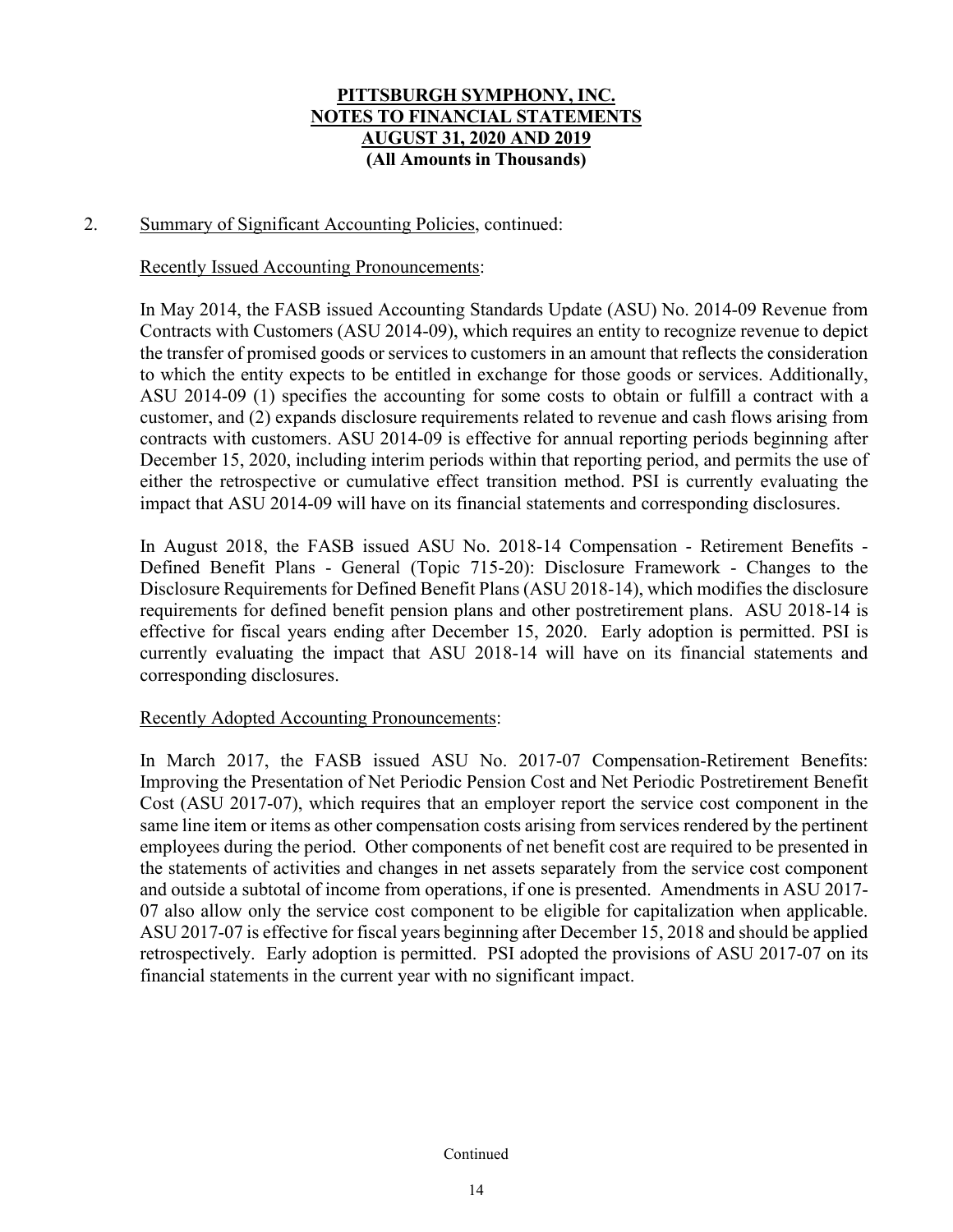#### 2. Summary of Significant Accounting Policies, continued:

In June 2018, the FASB issued ASU No. 2018-08 Clarifying the Scope and the Accounting Guidance for Contributions Received and Contributions Made (ASU 2018-08), which should assist entities in (1) evaluating whether transactions should be accounted for as contributions (nonreciprocal transactions) within the scope of Topic 958 Not-for-Profit Entities, or as exchange (reciprocal) transactions subject to other guidance and (2) determining whether a contribution is conditional. ASU 2018-08 is effective for transactions in which the entity serves as the resource recipient for annual periods beginning after December 15, 2018. For transactions in which the entity serves as the resource provider, ASU 2018-08 is effective for annual periods beginning after December 15, 2019. PSI adopted the provisions of ASU 2018-08 on its financial statements in the current year with no significant impact.

### 3. Liquidity and Availability:

PSI strives to maintain the minimum cash on hand needed to meet immediate obligations in order to maximize investment potential and minimize interest expense. PSI monitors and evaluates cash needs on a weekly basis, and draws amounts from the endowment as necessary in accordance with policy. Additionally, PSI maintains a line of credit to help meet cash needs. As of August 31, 2020 and 2019, respectively, there was \$937 and \$413 of borrowing capacity remaining on this agreement. PSI receives contributions from donors each year and generates earned revenue, both of which are available to meet annual cash needs for general expenditures.

PSI has endowment assets of over \$134 and \$131 million at August 31, 2020 and 2019, respectively, of which 6.6% and 6.7%, respectively, is drawn annually to support general operations. As of the date of issue of these financial statements, the PSI board has elected to draw a smaller percentage than the legal state maximum (7%).

The table below reflects PSI's financial assets as of August 31, 2020 and 2019, reduced by amounts that are not available to meet general expenditures within one year of the date of the financial statements because of donor restrictions, legal restrictions or board designations. Amounts not available include the entirety of the endowment less the expected annual draw for fiscal year 2021, contributions receivable for fiscal years after 2021, contributions receivable within one year that are restricted for purposes other than general operations and notes receivable whose proceeds are restricted to instrument loans. In the event the need arises to utilize the endowment draw up to the legal maximum of 7%, the difference between the maximum and the anticipated 6.5% draw from the endowment for fiscal year 2021 could be withdrawn with a board resolution, as the major donor has given permission due to the COVID-19 pandemic.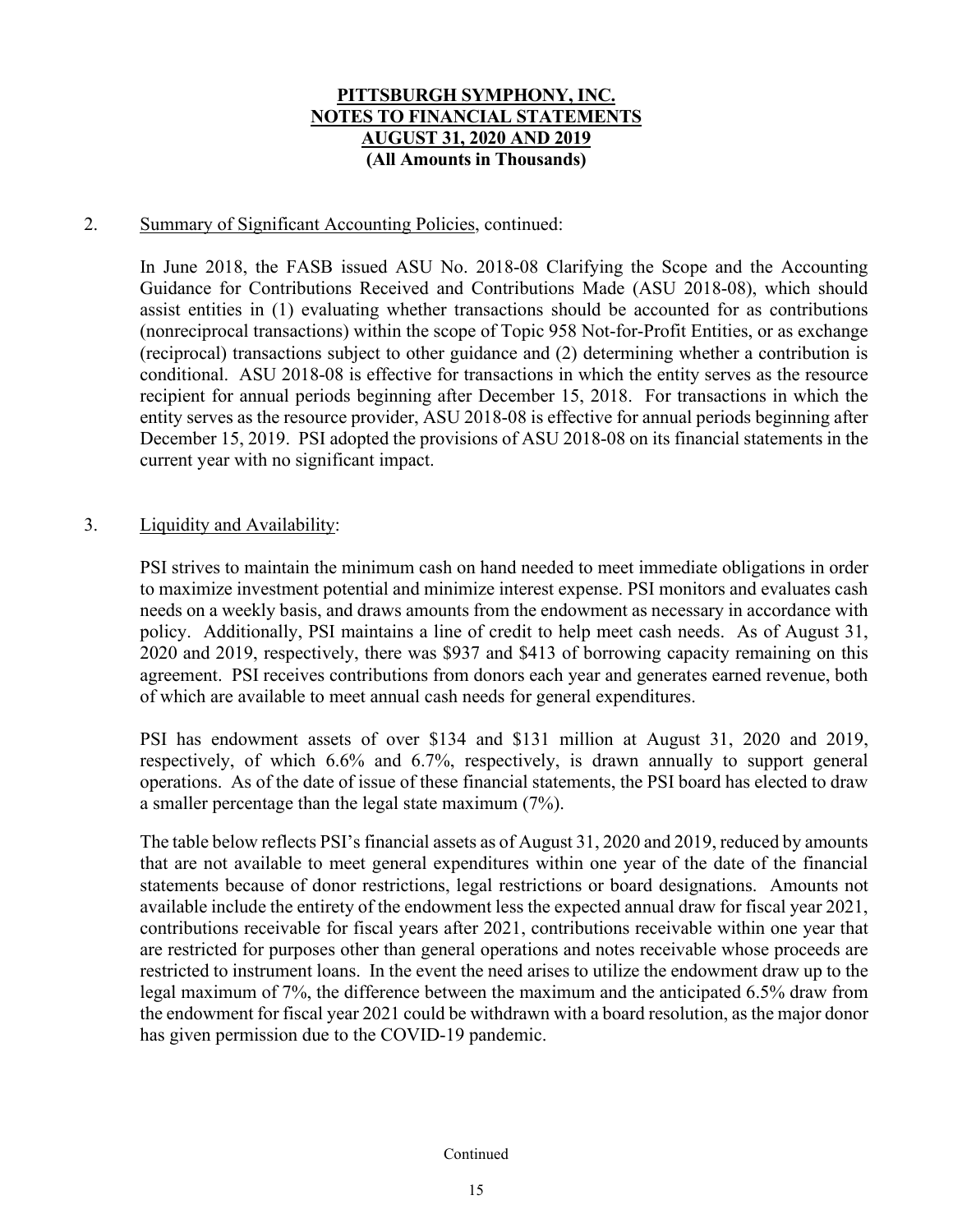### 3. Liquidity and Availability, continued:

The table below presents financial assets available for general expenditures within one year at August 31:

|                                                                | 2020         | 2019    |
|----------------------------------------------------------------|--------------|---------|
| <b>Total Financial Assets:</b>                                 |              |         |
| Cash and cash equivalents                                      | \$<br>1,126  | 283     |
| Accounts and interest receivable, net                          | 148          | 100     |
| Capital pledges, grants and contributions receivable, net      | 20,907       | 18,713  |
| Notes receivable                                               | 110          | 118     |
| Assets held in trust by others                                 | 4,078        | 3,834   |
| Investments, at market                                         | 130,346      | 127,376 |
| Total financial assets                                         | 156,715      | 150,424 |
| Assets not available for general operations:                   |              |         |
| Assets held in trust by others                                 | 4,078        | 3,834   |
| Investments, at market                                         | 130,346      | 127,376 |
| Pledges, grants and contributions subject to donor restriction | 17,497       | 14,820  |
| Notes receivable designated for instrument loans               | 110          | 118     |
| Total assets not available for general operations              | 152,031      | 146,148 |
| Total financial assets available for general operations        | 4,684        | 4,276   |
| Liquidity resources available for general operations:          |              |         |
| Excess capacity on line of credit                              | 937          | 413     |
| Endowment draw for the year ending August 31, 2021 and 2020    | 7,855        | 7,834   |
| Total liquidity resources                                      | 8,792        | 8,247   |
| Financial assets and liquidity resources available             |              |         |
| to meet general expenditures                                   | \$<br>13,476 | 12,523  |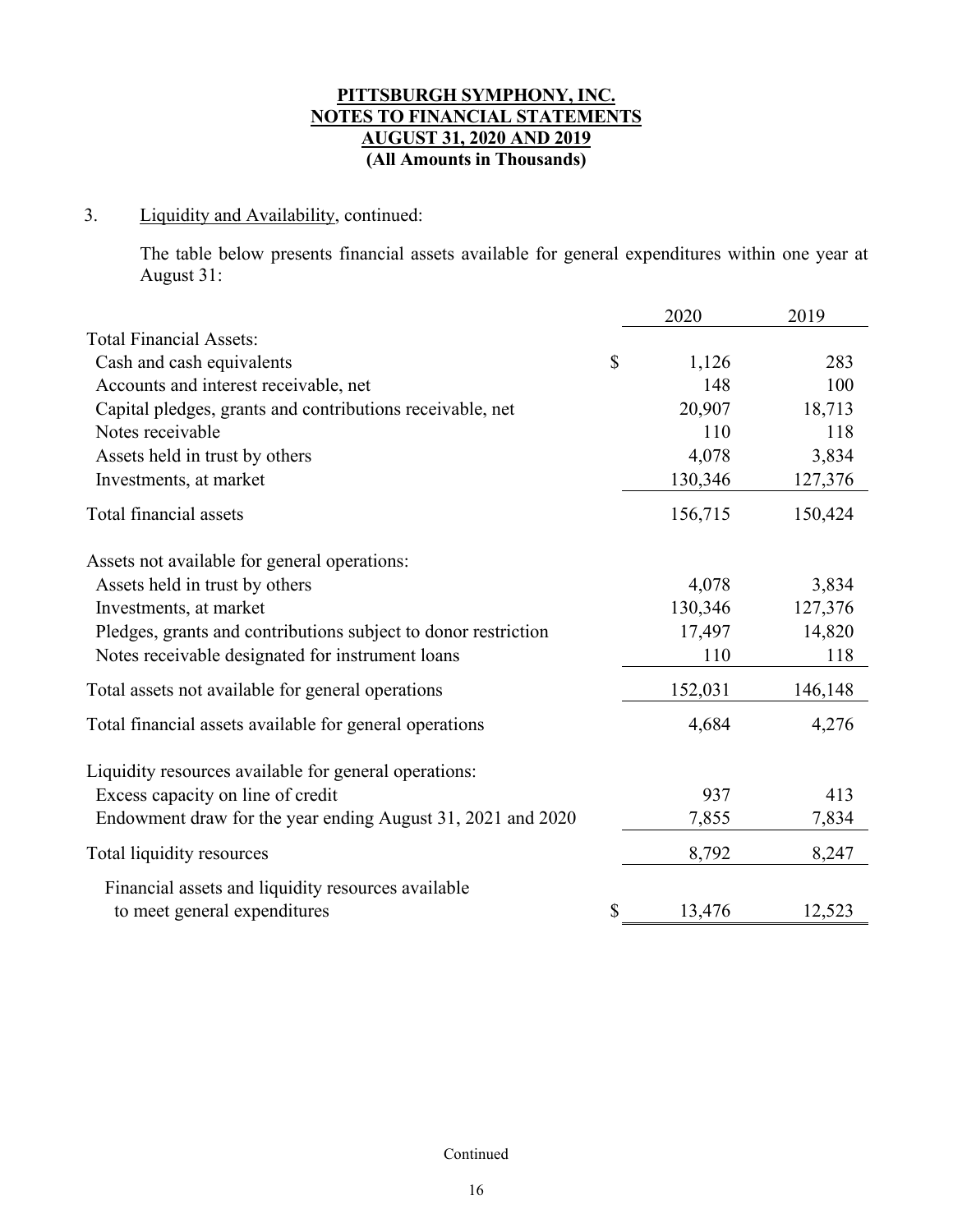### 4. Capital Pledges, Grants and Contributions Receivable, net:

PSI has received unconditional promises to give that are to be received as follows at August 31:

|                                                         |    | 2020   |               | 2019   |
|---------------------------------------------------------|----|--------|---------------|--------|
| Operating contributions                                 | \$ | 1,230  | S             | 1,503  |
| Contributions restricted to future periods and for      |    |        |               |        |
| specific purposes                                       |    | 15,405 |               | 12,008 |
| Contributions receivable to be maintained in perpetuity |    | 4,388  |               | 5,859  |
|                                                         |    | 21,023 |               | 19,370 |
| Less: Unamortized discount (at 0.28% in                 |    |        |               |        |
| 2020 and 1.39% in 2019)                                 |    | 116    |               | 657    |
| Net unconditional promises to give                      |    | 20,907 | <sup>\$</sup> | 18,713 |
| Contributions receivable due in:                        |    |        |               |        |
| Less than one year                                      | \$ | 9,513  | <sup>S</sup>  | 7,730  |
| One to five years                                       |    | 10,277 |               | 9,391  |
| More than five years                                    |    | 1,233  |               | 2,249  |
| Total                                                   | S  | 21,023 | S             | 19,370 |

### 5. Endowment:

The endowment consists of various investment funds established primarily for programming and operating needs of PSI and includes donor-restricted endowment funds.

The Board has elected to be governed by Act 141, which permits a total return policy that allows a not-for-profit to choose to treat a percentage of the average market value of the endowment's investments as income each year. However, the long-term preservation of the real value of the assets must be taken into consideration when the Board elects the amount, and, to that end, PSI has adopted a written endowment fund investment policy. On an annual basis, the Board must elect a spending rate of between 2% and 7%. This percentage is applied to the 12-quarter rolling average market value of the investments calculated at March 31 of the previous fiscal year.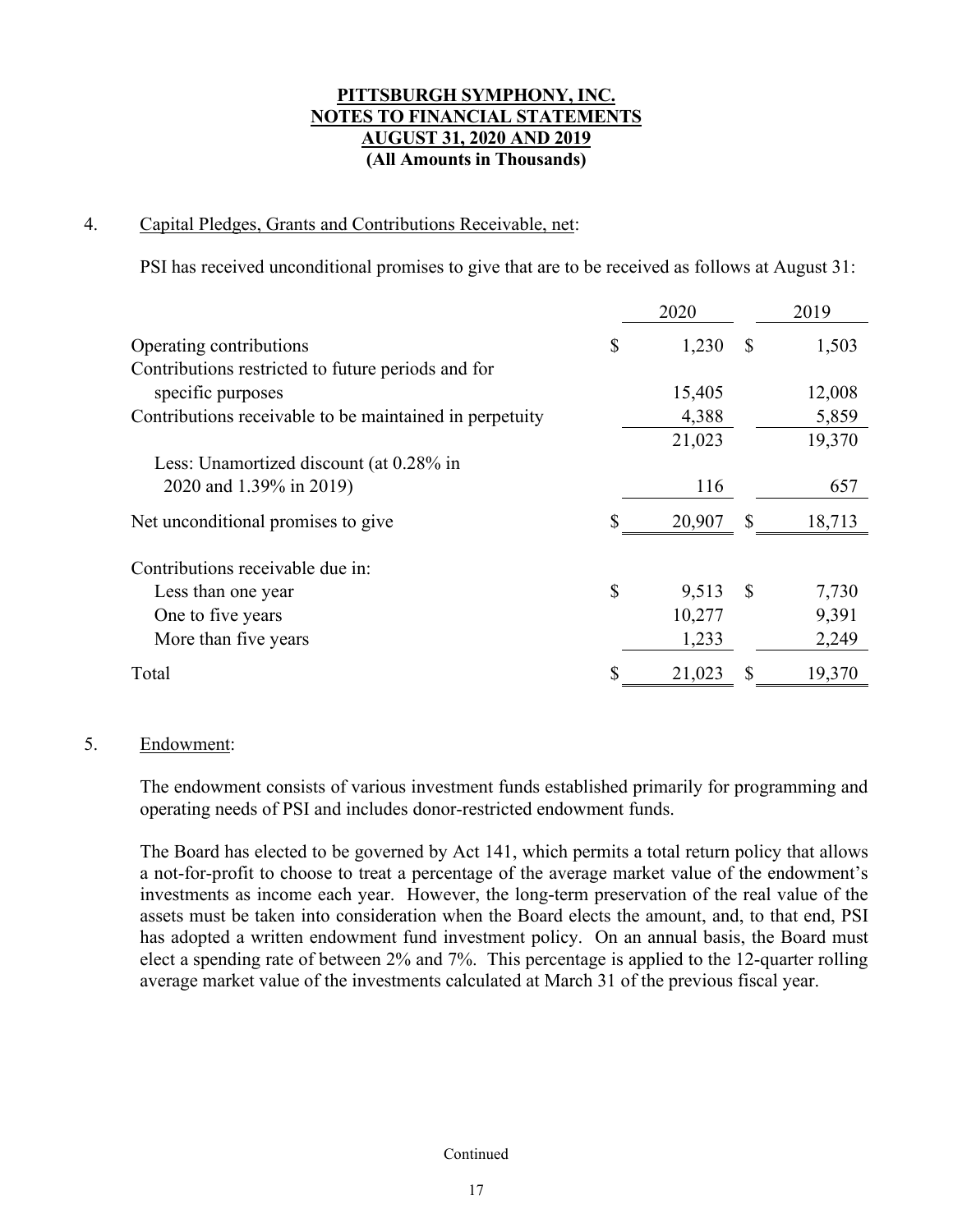#### 5. Endowment, continued:

PSI considers the following factors in making a determination to set a spending rate:

- 1. Restrictive covenants contained in endowment documents limiting spending rates;
- 2. Preserving the spending power of the assets; and
- 3. Operational considerations.

From time to time, certain donor-restricted endowment funds may have fair values less than the amount required to be maintained by donors or by law (underwater endowments). PSI has interpreted Act 141 to permit spending from underwater endowments in accordance with prudent measures required under law. PSI has no underwater endowment funds at August 31, 2020 or 2019.

The following represents the change in endowment funds by net asset type for the years ended August 31:

|                                                       |   | 2020    |
|-------------------------------------------------------|---|---------|
| Endowment net assets, beginning of year               | S | 132,990 |
| Investment return:                                    |   |         |
| Investment gain                                       |   | 1,172   |
| Net appreciation                                      |   | 5,650   |
| Contributions                                         |   | 1,808   |
| Appropriation of endowment assets for<br>expenditures |   | (7,834) |
| Release from restriction                              |   | (321)   |
| General and administrative expense                    |   | (348)   |
| Payment of endowment taxes                            |   | (5)     |
| Other                                                 |   |         |
| Endowment net assets, end of year                     |   | 133,095 |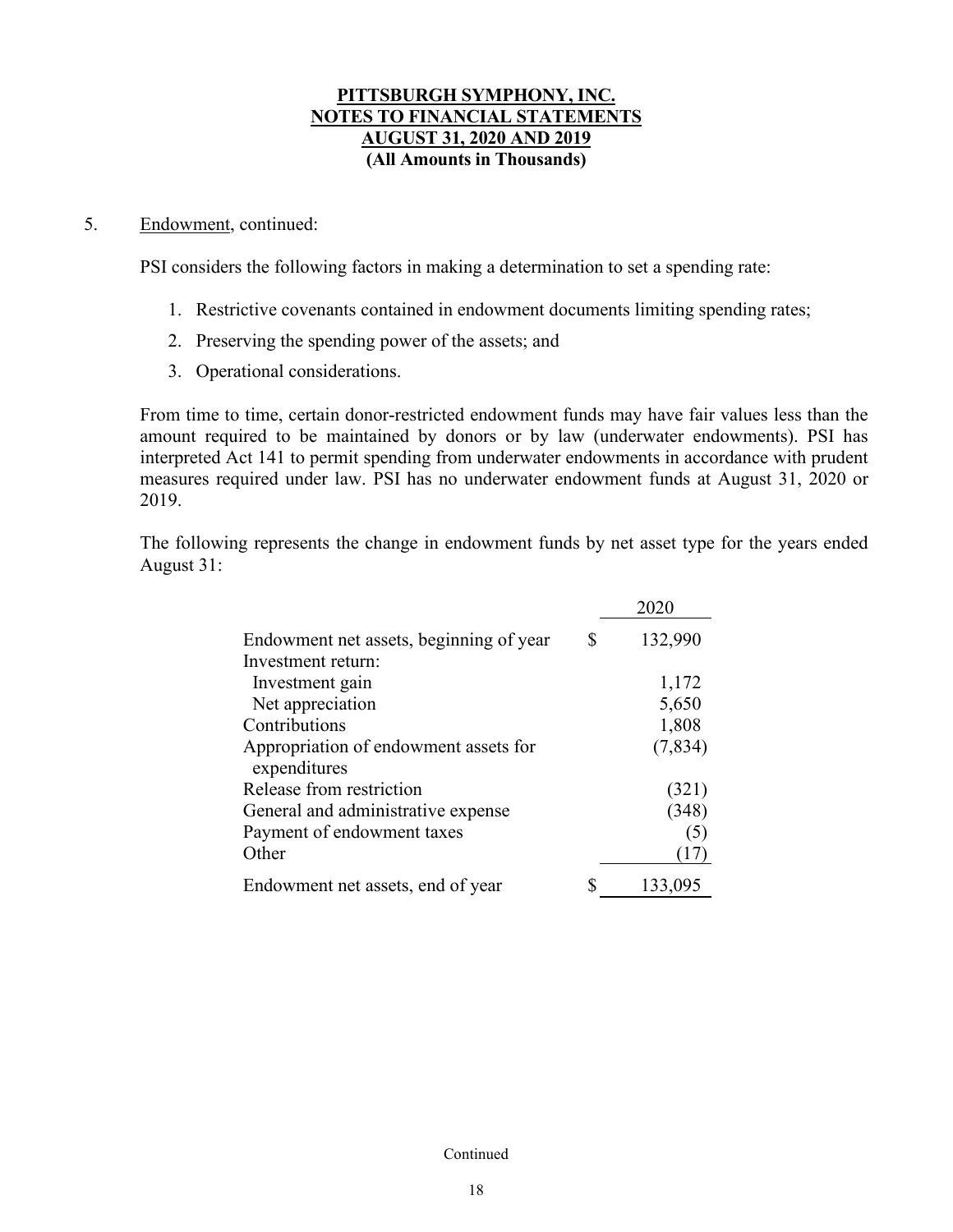#### 5. Endowment, continued:

|                                         |   | 2019    |
|-----------------------------------------|---|---------|
| Endowment net assets, beginning of year | S | 137,882 |
| Investment return:                      |   |         |
| Investment gain                         |   | 1,513   |
| Net depreciation                        |   | (916)   |
| Contributions                           |   | 2,919   |
| Appropriation of endowment assets for   |   |         |
| expenditures                            |   | (7,689) |
| Release from restriction                |   | (281)   |
| General and administrative expense      |   | (437)   |
| Payment of endowment taxes              |   | (10)    |
| Other                                   |   |         |
| Endowment net assets, end of year       |   | 132,990 |

PSI has adopted investment and spending policies for endowment assets that are designed to provide a stream of funding for programs and initiatives supported by the endowment. Policies are also intended to protect the integrity of assets and achieve the optimal return possible within specified risk parameters. Endowment assets include those assets of donor-restricted funds that the organization must hold in perpetuity or for a donor-specified period. Under this policy, endowment assets are invested in a manner intended to produce results that exceed the price and yield results of market indices, which are weighted to equal the allocation target for each broad asset category.

To satisfy its long-term rate-of-return objectives, PSI relies on a total return strategy in which investment returns are achieved through both capital appreciation (realized and unrealized) and current yield (interest and dividends). PSI targets a diversified asset allocation, which features a material commitment to equities and alternative investments and allows for broad diversification both within and outside the equity markets to permit the endowment to attain its overall return objectives while taking current market conditions into account.

In 2020 and 2019, the spendable return totaled 6.6% and 6.7% or \$7,834 and \$7,689, respectively. This spending policy is consistent with the Commonwealth of Pennsylvania's guidelines and with PSI's objective to maintain the purchasing power of the endowment assets held in perpetuity, as well as to provide additional real growth through new gifts and investment return.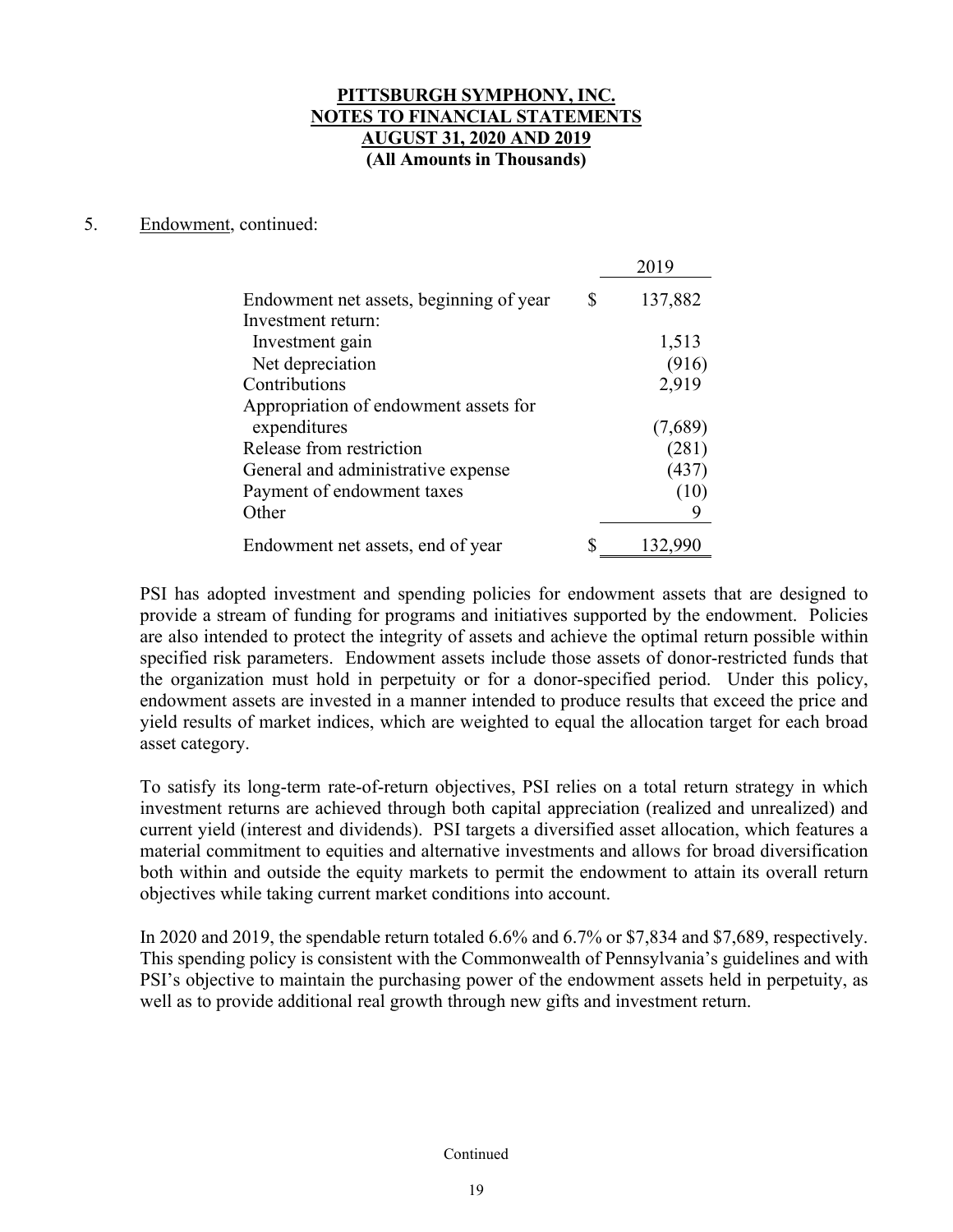#### 6. Fair Value Measurement:

PSI applies provisions of the Codification topic Fair Value Measurement, which defines fair value as the price that would be received to sell an asset or liability (i.e., exit price) in an orderly transaction between market participants at the measurement date. Fair Value Measurement requires disclosures that categorize assets and liabilities measured at fair value into one of three different levels depending on the assumptions (i.e., inputs) used in the valuation. Level 1 provides the most reliable measure of fair value, while Level 3 generally requires significant management judgment. Financial assets and liabilities are classified in their entirety based on the lowest level of input significant to the fair value measurement. Fair value measurement fair value hierarchy is defined as follows:

Level 1 - Valuations are based on unadjusted quoted prices in an active market for identical assets or liabilities.

Level 2 - Valuations are based on quoted prices for similar assets or liabilities in active markets, or quoted prices in markets that are not active for which significant inputs are observable, either directly or indirectly.

Level 3 - Valuations are based on prices or valuation techniques that require inputs that are both unobservable and significant to the overall fair value measurement. Inputs reflect management's best estimate of what market participants would use in valuing the asset or liability at the measurement date.

PSI's financial instruments consist primarily of cash and cash equivalents, accounts and interest receivable, notes receivable, capital pledges, grants and contributions receivable, investments, assets held in trust by others, accounts payable and accrued expenses and line of credit and notes payable.

Following is a description of the valuation methodologies used for assets measured at fair value. There have been no changes in the methodologies used at August 31, 2020 and 2019.

The carrying amount of cash and cash equivalents, accounts and interest receivable, notes receivable and accounts payable and accrued expenses approximates their fair value due to the short-term nature of such instruments.

The carrying value of PSI's line of credit and notes payable approximates fair value at August 31, 2020 and 2019, since the interest rates are either market-based and are generally adjusted periodically or represent rates that PSI would be able to obtain in the current market.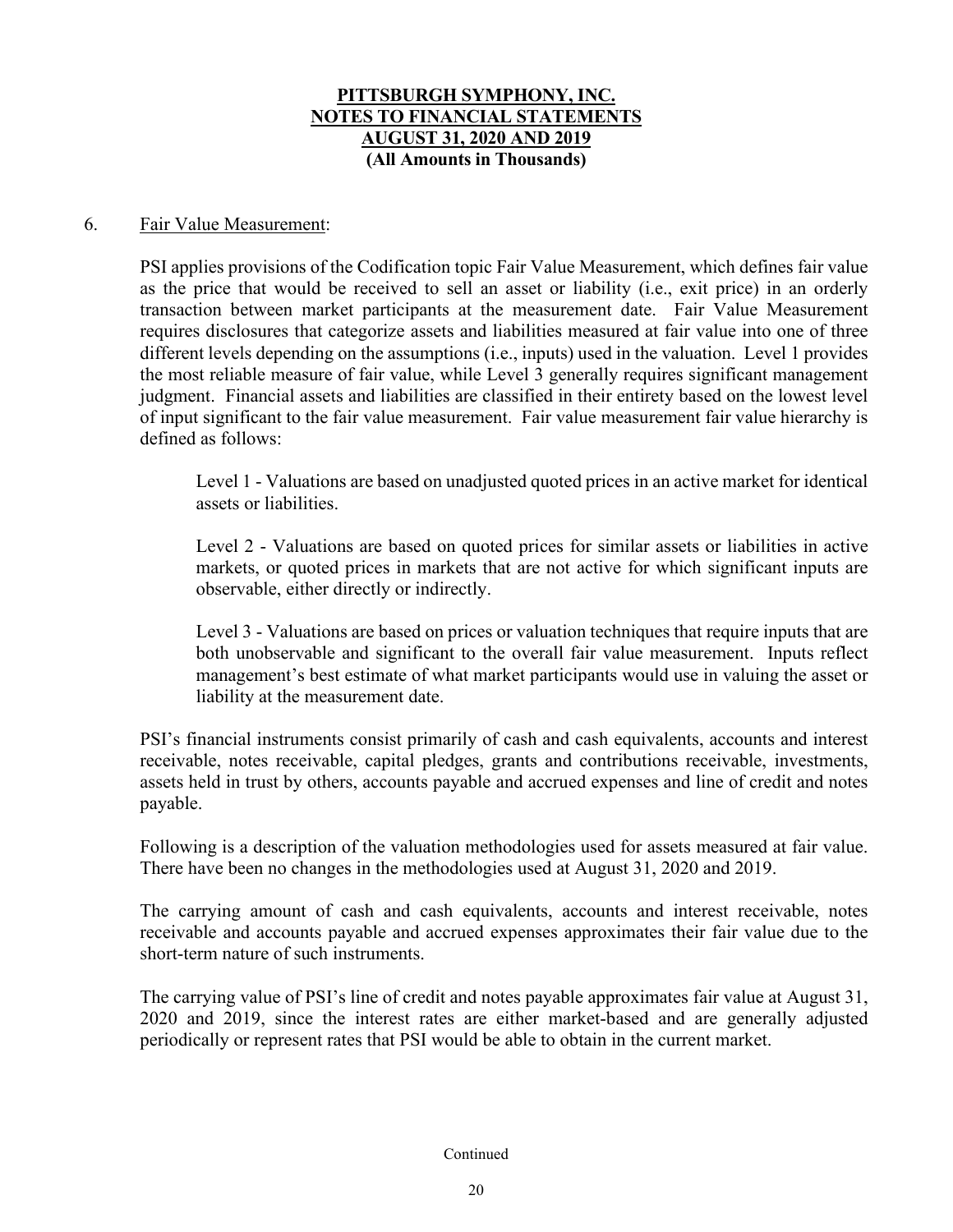#### 6. Fair Value Measurement, continued:

The methods for valuing PSI's investments, by significant category, are as follows:

Temporary Investments - Consist primarily of cash and cash equivalents.

Common Stocks - Valued at the daily closing price reported on the active market on which the individual securities are traded.

Domestic Equity and International Equity Mutual Funds - Valued at the daily closing price as reported by the fund. Mutual funds held by PSI are open-end mutual funds that are registered with the Securities and Exchange Commission. These funds are required to publish their daily NAV and to transact at that price. Mutual funds held by PSI are deemed to be actively traded.

Fixed-Income Instruments and Real Estate and Other Limited Partnerships - The fair value of investments measured at NAV includes investments in limited partnerships. As a practical expedient, the PSI relies on the NAV of certain investments in limited partnerships as their fair value. The NAVs that have been provided by the investment manager are derived from the fair values of the underlying investments as of the reporting date.

The amounts of PSI's assets carried at fair value according to the fair value hierarchy at August 31 are as follows:

|                                      | 2020    |         |    |         |              |         |
|--------------------------------------|---------|---------|----|---------|--------------|---------|
|                                      | Level 1 | Level 2 |    | Level 3 |              | Total   |
| <b>ASSETS:</b>                       |         |         |    |         |              |         |
| Investments:                         |         |         |    |         |              |         |
| \$<br>Temporary investments          | 16,784  |         |    |         | $\mathbb{S}$ | 16,784  |
| Common stocks                        | 23,953  |         |    |         |              | 23,953  |
| Domestic equity mutual funds         | 6,178   |         |    |         |              | 6,178   |
| International equity mutual funds    | 18,207  |         |    |         |              | 18,207  |
| Assets held in trust by others       |         |         | \$ | 4,078   |              | 4,078   |
| Endowment assets in hierarchy        | 65,122  |         |    | 4,078   |              | 69,200  |
| Fixed-income instruments (a)         |         |         |    |         |              | 9,418   |
| Real estate limited partnerships (a) |         |         |    |         |              | 7,609   |
| Other limited partnerships (a)       |         |         |    |         |              | 48,197  |
| Total fair value of assets           |         |         |    |         | S            | 134,424 |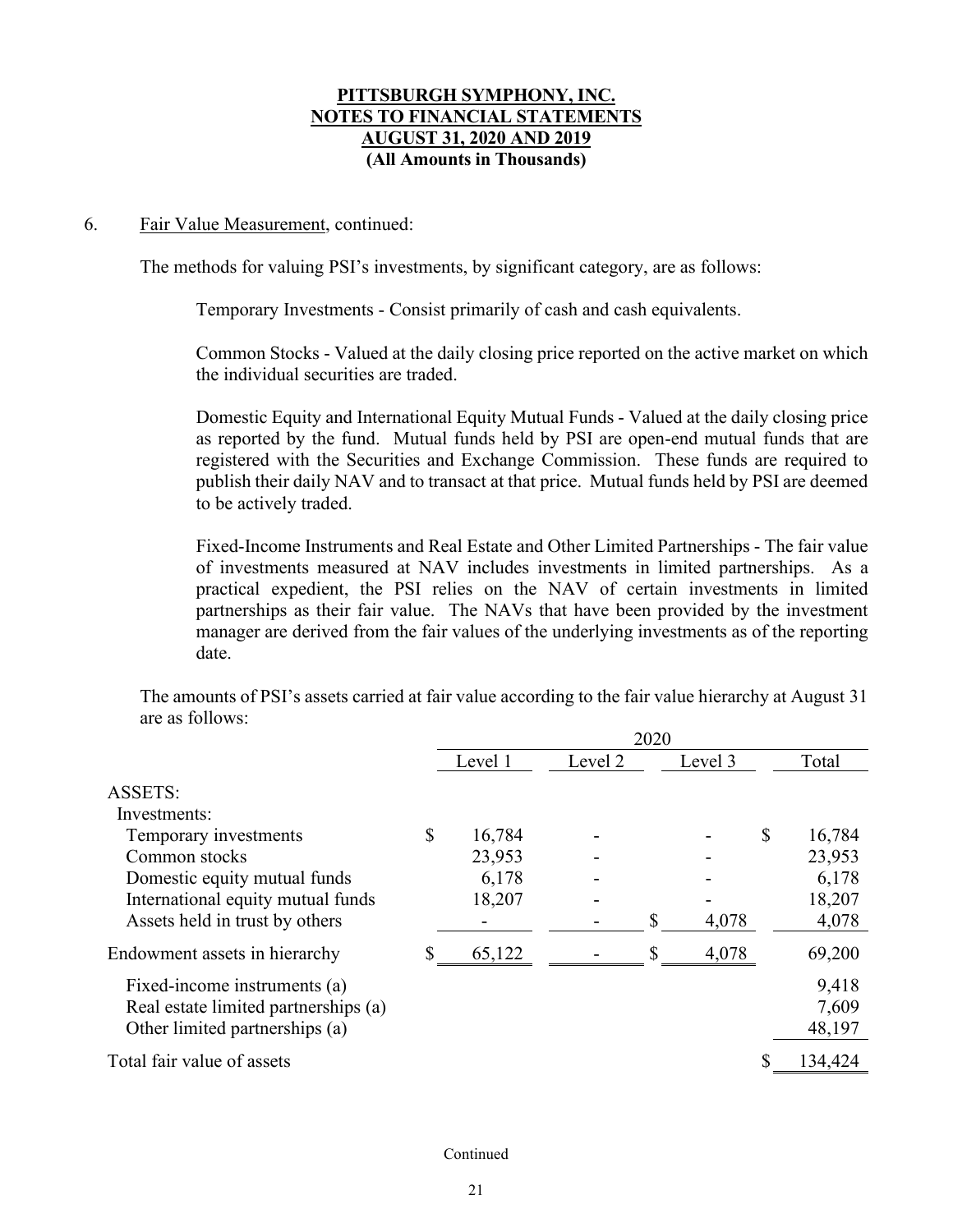#### 6. Fair Value Measurement, continued:

|                                      |             |         | 2019 |         |             |
|--------------------------------------|-------------|---------|------|---------|-------------|
|                                      | Level 1     | Level 2 |      | Level 3 | Total       |
| <b>ASSETS:</b>                       |             |         |      |         |             |
| Investments:                         |             |         |      |         |             |
| Temporary investments                | \$<br>3,837 |         |      |         | \$<br>3,837 |
| Common stocks                        | 22,312      |         |      |         | 22,312      |
| Domestic equity mutual funds         | 5,513       |         |      |         | 5,513       |
| International equity mutual funds    | 16,022      |         |      |         | 16,022      |
| Assets held in trust by others       |             |         | \$   | 3,834   | 3,834       |
| Endowment assets in hierarchy        | 47,684      |         | \$   | 3,834   | 51,518      |
| Fixed-income instruments (a)         |             |         |      |         | 26,065      |
| Real estate limited partnerships (a) |             |         |      |         | 7,447       |
| Other limited partnerships (a)       |             |         |      |         | 46,180      |
| Total fair value of assets           |             |         |      |         | 131,210     |

(a) In accordance with Codification Subtopic 820-10, certain investments measured at NAV per share (or its equivalent) as a practical expedient have not been classified in the fair value hierarchy. Fair value amounts presented in this table are intended to permit reconciliation of fair value hierarchy line items presented in the statements of financial position.

The following redemption table clarifies the nature and risk of PSI's investments and liquidity for investments, including alternative investments, measured using NAV.

|                                            |              | Fair Value    |          |      | Unfunded<br>Commitments | Redemption        | Redemption<br>Notice |  |
|--------------------------------------------|--------------|---------------|----------|------|-------------------------|-------------------|----------------------|--|
| Category                                   | 8/31/20      |               | 8/31/19  |      | At 8/31/20              | Frequency         | Period               |  |
| Real estate limited                        |              |               |          |      |                         | None              |                      |  |
| partnerships (b)<br>Other limited          | \$<br>7,609  | \$            | 7,447 \$ |      | 1,519                   | permitted<br>None | N/A                  |  |
| partnerships (c)<br>Funds held in trust by | 48,197       |               | 46,180   |      | 6,756                   | permitted<br>None | N/A                  |  |
| others $(d)$                               | 4,078        |               | 3,834    |      |                         | permitted         | N/A                  |  |
| Fixed-income<br>instruments (e)            | 9,418        |               | 26,065   |      |                         | Monthly           | $40-60$ days         |  |
|                                            | \$<br>69,302 | <sup>\$</sup> | 83,526   | - \$ | 8,275                   |                   |                      |  |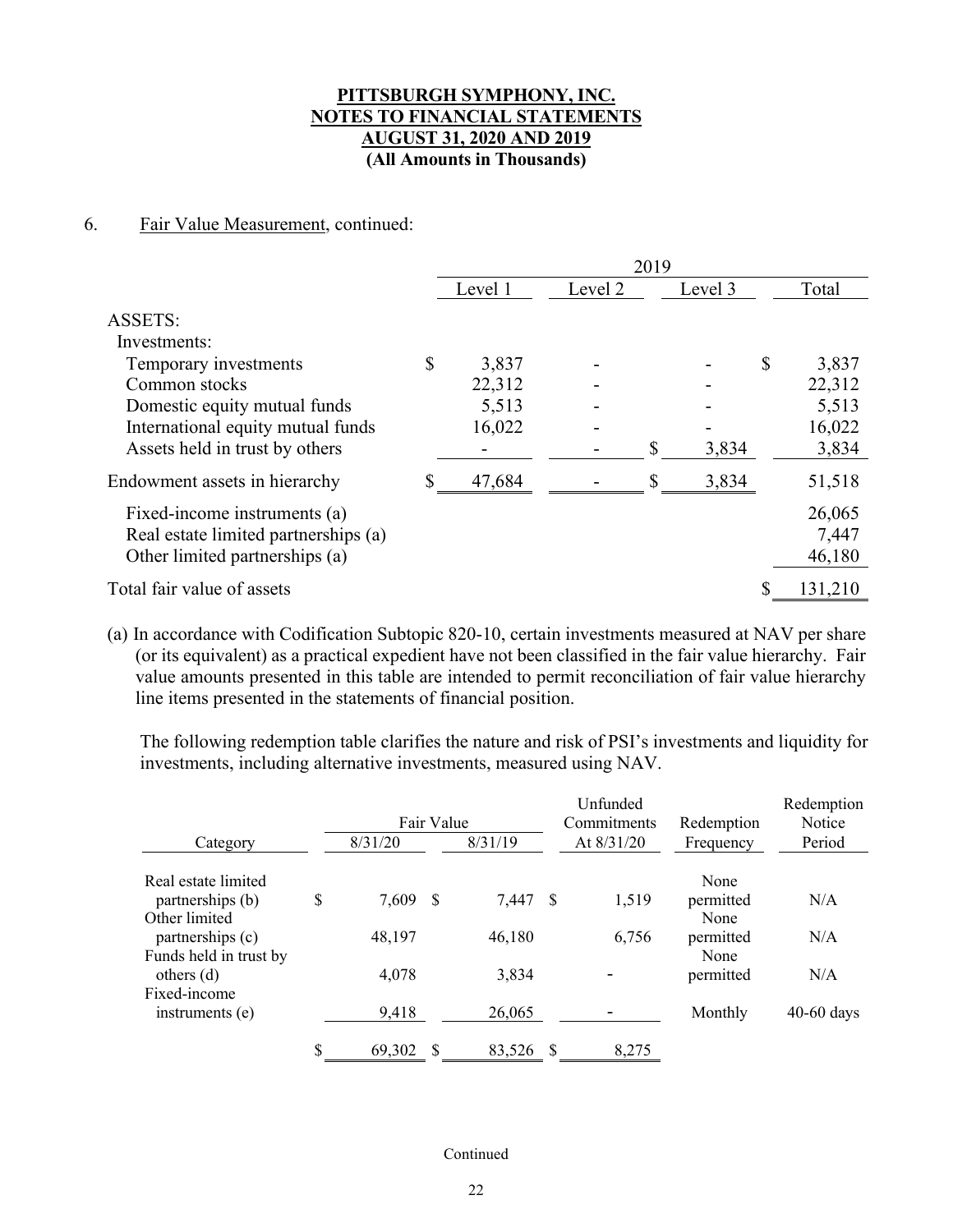### 6. Fair Value Measurement, continued:

Investment strategies employed by the funds listed above are as follows:

- (b) The investment objective is to focus on both opportunistic and high-quality assets while working with local operating partners to source deals and correct asset underperformance.
- (c) This fund category contains distressed debt, hedge, private equity, venture capital, international equity and natural resource funds from multiple investment companies.
- (d) These funds represent two actively managed portfolios trusts, managed in perpetuity, containing readily tradable securities through public exchanges.
- (e) This fund category objective is to generate superior risk-adjusted returns by investing in short-term corporate debt securities, including convertible and nonconvertible bonds issued by U.S. and non-U.S. companies.

PSI does significant due diligence work before investing in any asset class and actively monitors investment performance of all its assets on a quarterly basis.

### 7. Assets Held in Trust by Others:

The McKelvy and the Pickens Trusts are perpetual trusts created by donors under individual trust agreements, which are managed by a national bank's trust department. PSI records its proportionate share of the assets on its statements of financial position at fair market value. The fair market value of assets held in trust by others was \$4,078 and \$3,834 at August 31, 2020 and 2019, respectively. The trustees of both the McKelvy and Pickens Trusts have elected to adopt a 4.0 % payout rate under Act 141 for both 2020 and 2019. PSI will receive a 25% share from the McKelvy Trust and a 33% share from the Pickens Trust. The remainder of the payout is distributed to other named beneficiaries.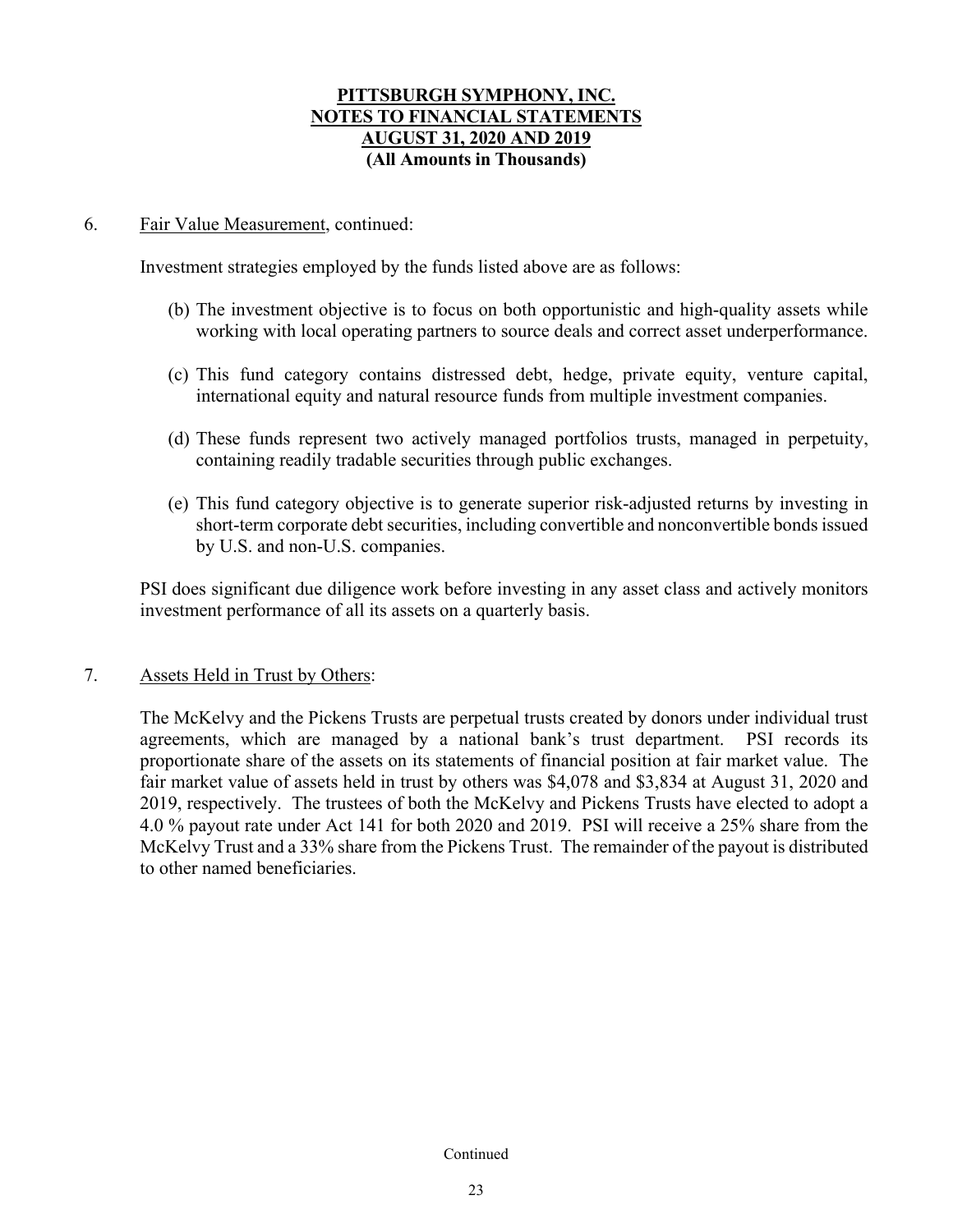## 8. Net Assets With Donor Restrictions:

Net assets with donor restrictions at August 31 are composed of the following:

|                                               | 2020          |              | 2019    |
|-----------------------------------------------|---------------|--------------|---------|
| Subject to expenditure for specified purpose: |               |              |         |
| Programming                                   | \$<br>1,058   | $\mathbb{S}$ | 1,159   |
| Capital                                       | 4,454         |              | 2,869   |
| Touring                                       |               |              | 281     |
| Pension                                       | 11,375        |              |         |
|                                               | 16,887        |              | 4,309   |
| Subject to the passage of time:               |               |              |         |
| Promises to give that are unavailable for     |               |              |         |
| expenditure until due                         | 7,700         |              | 8,667   |
| Maintained in perpetuity:                     |               |              |         |
| <b>General Endowment</b>                      | 119,456       |              | 115,939 |
| The Pittsburgh Symphony 1963 Endowment        | 9,399         |              | 11,589  |
| Major Campaign Pledges                        | 4,342         |              | 5,564   |
| <b>Bessie Morrison McKelvy Trust</b>          | 3,318         |              | 3,102   |
| Pauline Beemer Pickens Trust                  | 760           |              | 732     |
| Morrison Fine String Instrument Loan Fund     | 254           |              | 254     |
| <b>Instrument Loan Fund</b>                   | 83            |              | 83      |
|                                               | 137,612       |              | 137,263 |
|                                               | \$<br>162,199 | \$           | 150,239 |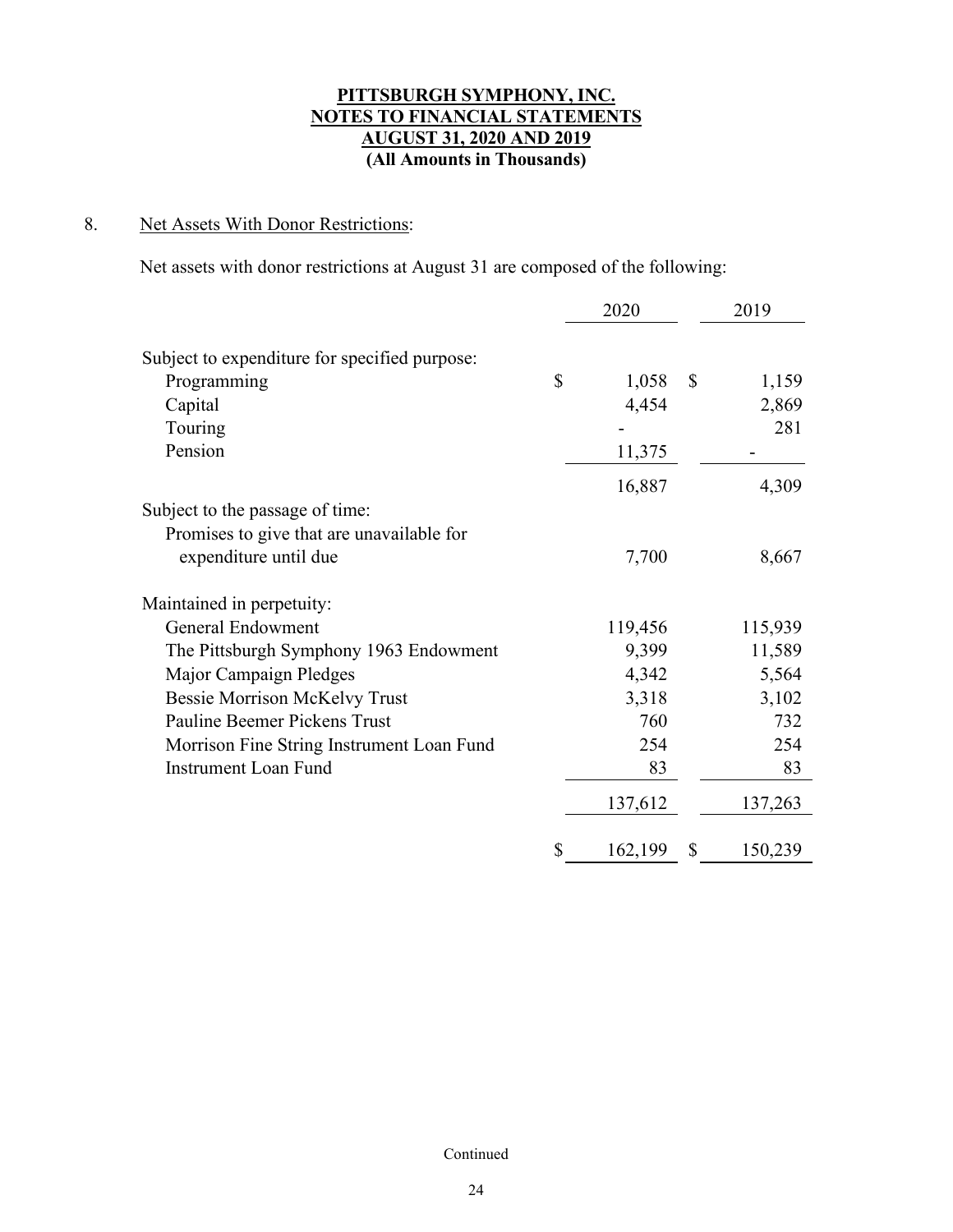#### 8. Net Assets With Donor Restrictions, continued:

Net assets were released from donor restrictions during the years ended August 31 by incurring expenses satisfying the restricted purposes, passage of time or by occurrence of other events specified by donors and grantors, as follows:

|                                       | 2020             | 2019  |
|---------------------------------------|------------------|-------|
| Purpose of restrictions accomplished: |                  |       |
| Future periods                        | \$<br>3,002<br>S | 3,050 |
| Programming                           | 601              | 532   |
| Capital                               |                  | 6     |
| Hillman touring                       | 281              |       |
| Endowment                             | 499              | 204   |
|                                       |                  |       |
|                                       | 4,383            | 3,792 |

Assets of the General Endowment include various restricted funds to be maintained in perpetuity such as the Repair and Maintenance Fund, the Endowed Chairs, and the Education and Outreach Fund.

The Pittsburgh Symphony Endowment established in 1963 (1963) is a perpetual trust created by donors under an individual trust agreement. The 1963 endowment assets are managed by PSI together with other restricted and operating reserve assets. PSI receives only interest and dividends from the 1963 endowment.

The Morrison Fine String Instrument Loan Fund and the Instrument Loan Fund represent contributions received to provide interest-free and low-interest loans to the musicians of PSI to assist them in purchasing musical instruments. Loans outstanding are included in notes receivable on the accompanying statements of financial position.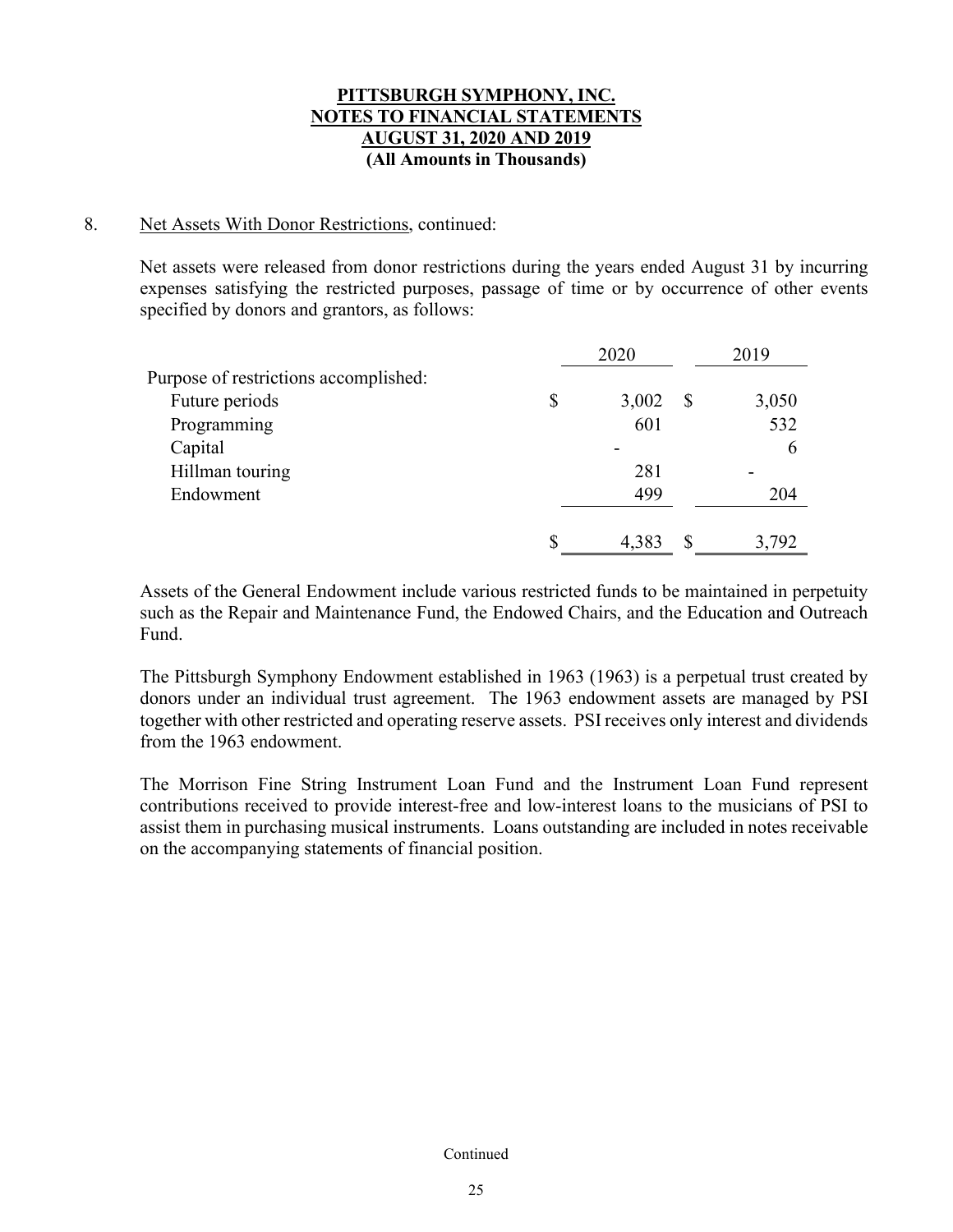### 9. Property and Equipment:

Property and equipment, stated at cost, consisted of the following major classes of assets at August 31:

|                                             | 2020         | 2019         |
|---------------------------------------------|--------------|--------------|
| Office equipment and furniture and fixtures | \$<br>2,018  | \$<br>1,880  |
| Musical and concert equipment               | 1,146        | 1,146        |
| Original site and building                  | 907          | 907          |
| Site improvements                           | 43,302       | 43,302       |
|                                             | 47,373       | 47,235       |
| Less - Accumulated depreciation             | 35,117       | 33,640       |
|                                             | 12,256       | 13,595       |
| Construction-in-process                     | 409          | 26           |
|                                             |              |              |
|                                             | \$<br>12,665 | \$<br>13,621 |

### 10. Pension Plans:

PSI has two noncontributory defined benefit pension plans. The Staff Pension Plan covers substantially all staff hired before August 31, 2019. The Musicians' Pension Plan covers musicians hired on or before March 1, 2011 who had more than five years of service as of September 5, 2011. (Musicians not eligible for the defined benefit plan are participants in a noncontributory defined contribution plan.) Participant benefits are earned based on salary levels and years of service. Contributions to the pension plans are made to pension trusts administered by PSI. PSI's funding policy for the plans is to make contributions determined by management at or between the maximum and minimum amounts as required by applicable regulations.

During the year ended August 31, 2017, PSI and the union representing the musicians entered into a five-year contract that expires on September 5, 2021. Terms of the contract stipulate that the Musicians' Pension Plan will be frozen as of August 31, 2019, and all musicians will be enrolled in the defined contribution plan at 8% of the musicians' base scale. PSI will make supplemental retirement contributions to those musicians most affected by the pension plan freeze.

The Staff Pension Plan was frozen as of August 31, 2019, and replaced by a defined contribution plan with a dollar-for-dollar employer match for employee contributions to the plan, up to 4% of salary. The Staff Pension Plan was not available to new entrants, and no new benefit accruals were earned after August 31, 2019. PSI will make supplemental retirement contributions to those staff most affected by the pension plan freeze.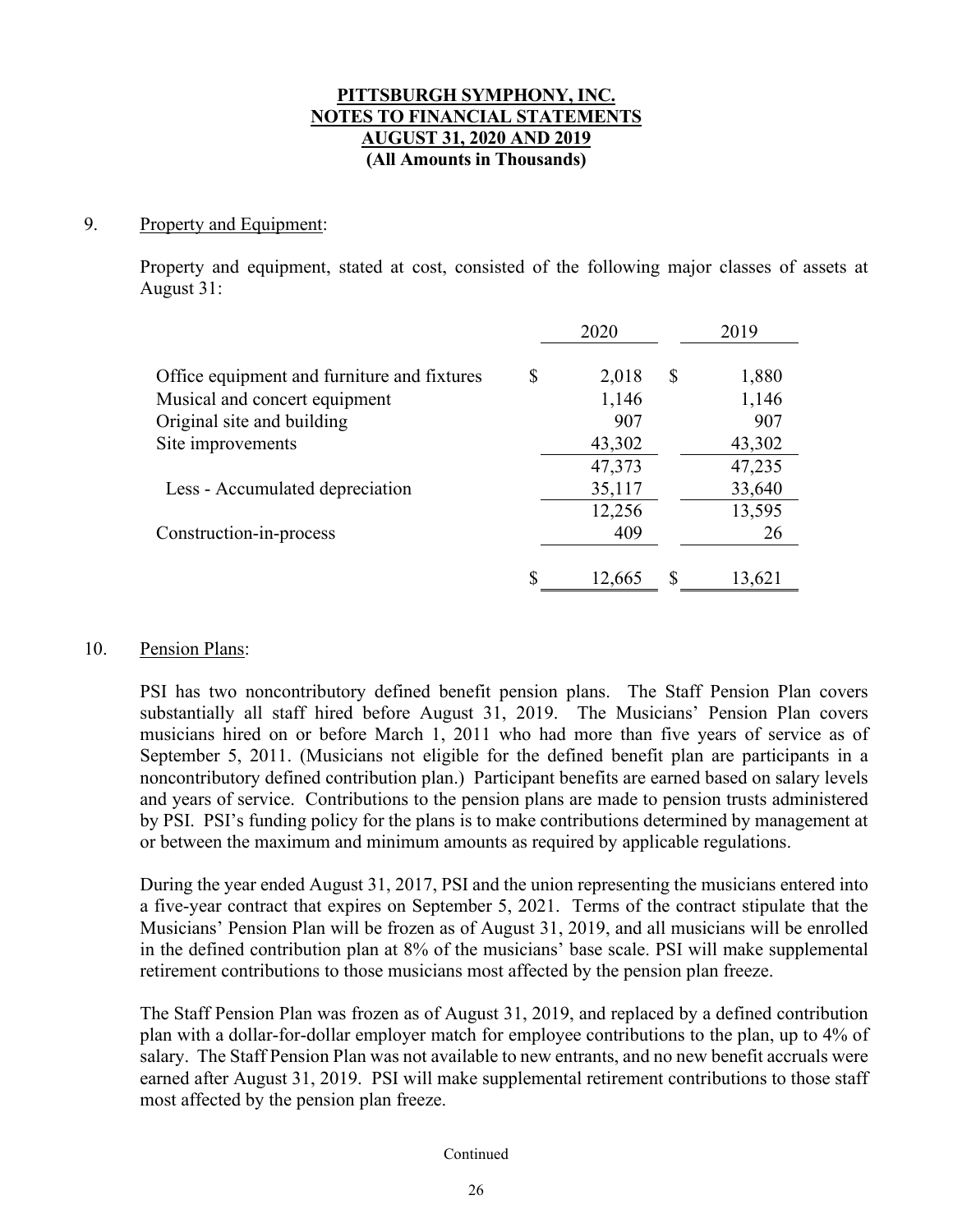#### 10. Pension Plans, continued:

The Musicians' and Staff Pension Plans contain 65 and 66 active participants, respectively, as of September 1, 2020.

The following sets forth the plans' funded status at August 31:

|                                                     |    | Musician Plan |    |           |               | <b>Staff Plan</b> |    |           | Total        |           |               |           |
|-----------------------------------------------------|----|---------------|----|-----------|---------------|-------------------|----|-----------|--------------|-----------|---------------|-----------|
|                                                     |    | 2020          |    | 2019      |               | 2020              |    | 2019      |              | 2020      |               | 2019      |
| Accumulated benefit<br>obligation                   | \$ | 45,157        | \$ | 44,398    | $\mathcal{S}$ | 17,912            | \$ | 17,325    | \$           | 63,069    | \$            | 61,723    |
| Plan assets at fair value,<br>primarily invested in |    |               |    |           |               |                   |    |           |              |           |               |           |
| equity securities                                   | \$ | 27,054        | \$ | 25,046    | $\mathcal{S}$ | 11,063            | \$ | 10,160    | $\mathbb{S}$ | 38,117    | <sup>\$</sup> | 35,206    |
| Projected benefit                                   |    |               |    |           |               |                   |    |           |              |           |               |           |
| obligation                                          |    | (45, 157)     |    | (44,398)  |               | (17, 912)         |    | (17, 325) |              | (63,069)  |               | (61, 723) |
| Total funded position                               | S  | (18, 103)     | -S | (19, 352) | $\mathcal{S}$ | (6, 849)          | S  | (7,165)   | -8           | (24, 952) | <sup>S</sup>  | (26,517)  |

Included in net deficit without donor restrictions at August 31 are:

|                | Musician Plan     |  |        | <b>Staff Plan</b> |    | Total |        |  |        |
|----------------|-------------------|--|--------|-------------------|----|-------|--------|--|--------|
|                | 2020              |  | 2019   | 2020              |    | 2019  | 2020   |  | 2019   |
| Unrecognized   |                   |  |        |                   |    |       |        |  |        |
| actuarial loss | <b>198</b><br>24. |  | 23,942 | 6,525             | \$ | 6,267 | 30,723 |  | 30,209 |

Amounts in net deficit without donor restrictions as of August 31, 2020 expected to be recognized as components of net periodic benefit cost in the year ending August 31, 2021 are:

|                                                            | Musician<br>Plan | Staff<br>Plan | Total |
|------------------------------------------------------------|------------------|---------------|-------|
| Unrecognized actuarial loss                                | 861              | 149           | 1,010 |
| Amounts not yet recognized in<br>net periodic benefit cost | 861              | 149           | 1.010 |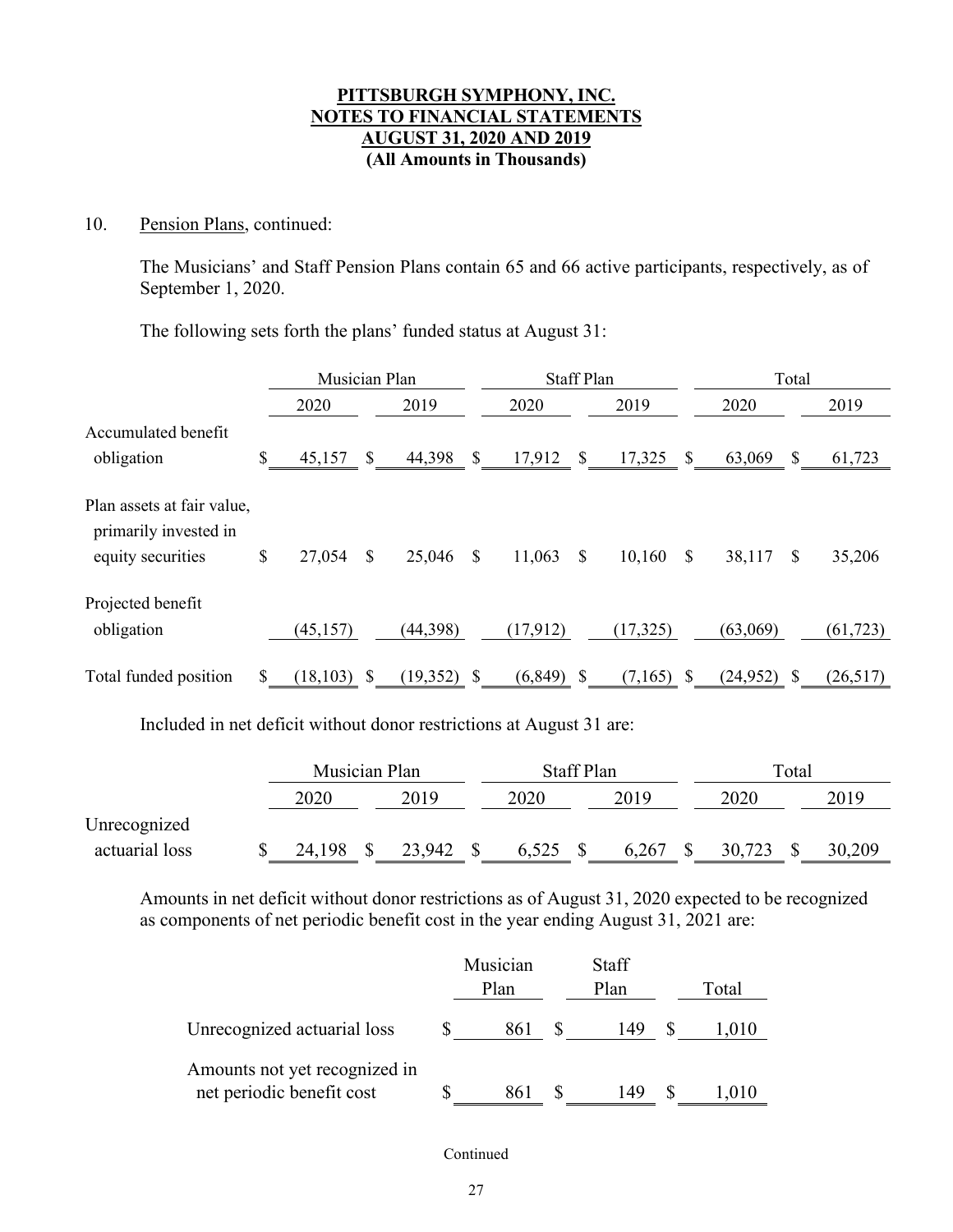#### 10. Pension Plans, continued:

The components of the net periodic benefit cost for the years ended August 31 are as follows:

|                            | Musician Plan |    |          |                           |                          | <b>Staff Plan</b> |                                  | Total     |         |  |
|----------------------------|---------------|----|----------|---------------------------|--------------------------|-------------------|----------------------------------|-----------|---------|--|
|                            | 2020          |    | 2019     |                           | 2020                     |                   | 2019                             | 2020      | 2019    |  |
| Service cost               |               | \$ | 417      |                           | $\overline{\phantom{a}}$ | \$                | 340                              | \$        | 757     |  |
| Interest cost              | \$<br>1,189   |    | 1,469    | $\boldsymbol{\mathsf{S}}$ | 492                      |                   | 580<br>$\boldsymbol{\mathsf{S}}$ | 1,681     | 2,049   |  |
| Expected return on plan    |               |    |          |                           |                          |                   |                                  |           |         |  |
| assets                     | (1,621)       |    | (1, 592) |                           | (660)                    |                   | (651)                            | (2,281)   | (2,243) |  |
| Amortization of prior      |               |    |          |                           |                          |                   |                                  |           |         |  |
| service cost               |               |    |          |                           |                          |                   |                                  |           |         |  |
| Recognized actuarial       |               |    |          |                           |                          |                   |                                  |           |         |  |
| loss                       | 827           |    | 1,200    |                           | 144                      |                   | 291                              | 971       | 1,491   |  |
| Total net periodic benefit |               |    |          |                           |                          |                   |                                  |           |         |  |
| cost                       | \$<br>395     | S  | 1,494    | \$                        | (24)                     | $\mathcal{S}$     | \$<br>560                        | \$<br>371 | 2,054   |  |

The aggregated amount expected to be recognized in net periodic benefit cost during the period ending August 31, 2021 is (\$116).

Weighted average assumptions used to determine net periodic benefit cost for the plan as of August 31 were as follows:

|                                            | Musician Plan |           | Staff Plan |           |  |
|--------------------------------------------|---------------|-----------|------------|-----------|--|
|                                            | 2020          | 2019      | 2020       | 2019      |  |
| Discount rate                              | $2.81\%$      | 3.08 $\%$ | 3.03 $\%$  | 3.19 $\%$ |  |
| Expected return on plan assets             | 6.50          | 6.50      | 6.50       | 6.50      |  |
| Rate of compensation increase (Staff Plan) | N/A           | *         | N/A        | 1.00      |  |

\* Musician Plan rate of compensation increase is dictated by the musicians' collective bargaining agreement. Musicians' scale wages were frozen for the fiscal years ended August 31, 2020 and 2019. Both the Musician and Staff Plans were frozen as of August 31, 2019; and therefore no new service cost will be accrued for either plan going forward.

The long-term expected annual rate-of-return objective is based on a target asset allocation of 60% equity and 40% fixed income.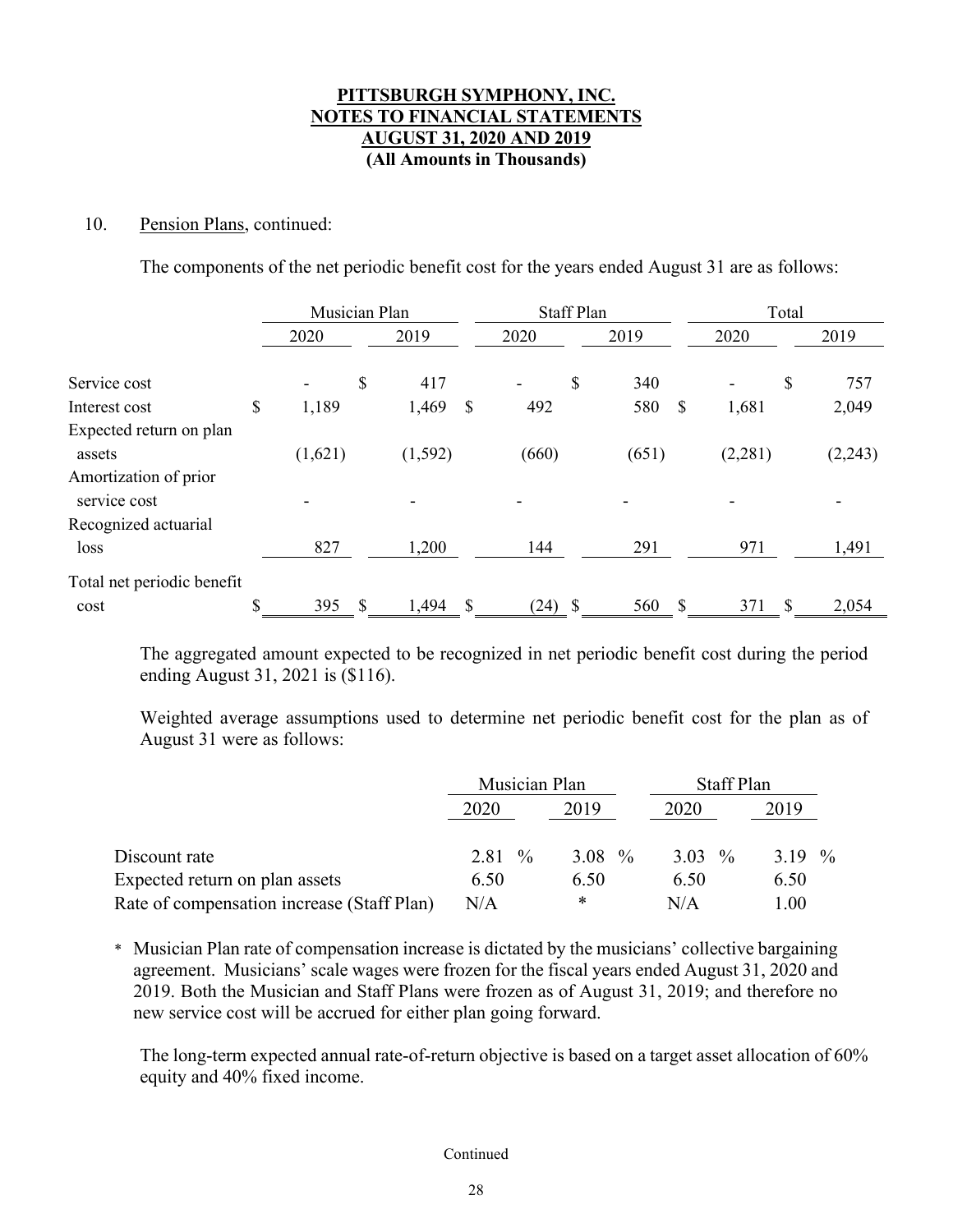#### 10. Pension Plans, continued:

The primary investment objective for the plans' assets is preservation of capital. The second major objective is capital appreciation to ensure that inflation does not erode the real purchasing power of the assets in the plans.

Plans asset allocations at August 31, by asset category, are as follows:

|                                 | Musician Plan          |         | <b>Staff Plan</b> |               |  |  |
|---------------------------------|------------------------|---------|-------------------|---------------|--|--|
|                                 | 2020                   | 2019    | 2020              | 2019          |  |  |
| <b>Asset Category:</b>          |                        |         |                   |               |  |  |
| Registered investment companies | 63 $\%$                | 68 %    | 63                | $71\%$        |  |  |
| Corporate bonds                 | 33                     | 25      | 35                | 24            |  |  |
| U.S. government securities      |                        |         |                   |               |  |  |
| Cash and other                  |                        | 4       |                   |               |  |  |
| Total                           | $\frac{0}{0}$<br>100 - | $100\%$ | $100\%$           | $\frac{0}{0}$ |  |  |

The following section describes the valuation methodologies used to measure the fair value of pension plan assets, including an indication of the level in the fair value hierarchy in which each type of asset is generally classified.

The fair value of investments categorized as Level 1 includes investments in cash and cash equivalents, U.S. government securities and registered investment companies, the fair values of which are based on quoted market prices for identical securities traded in active markets that are readily and regularly available to the plans.

The fair value of investments categorized as Level 2 includes investments in corporate bonds. The fair values are modeled by external pricing vendors using estimated bid prices at which a dealer would pay for a security or, in limited cases, an internal trade price, used only when a more reliable price cannot be obtained.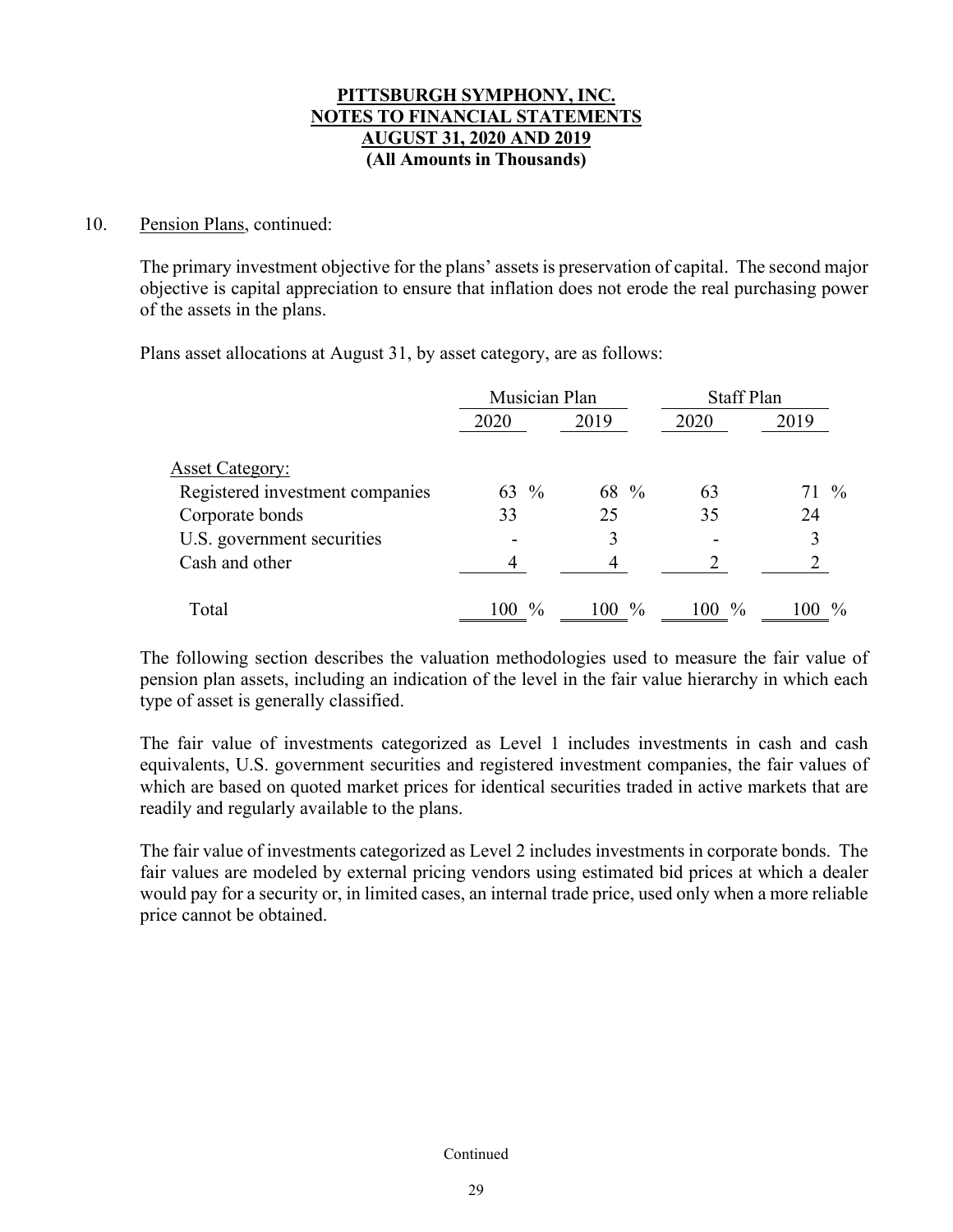#### 10. Pension Plans, continued:

The fair value of the financial assets comprising the plans' investments excluding accrued income, in the amount of \$38 and \$53, at August 31, respectively, is shown in the following table:

|                                                         |              |                |                           | 2020    |         |                       |
|---------------------------------------------------------|--------------|----------------|---------------------------|---------|---------|-----------------------|
|                                                         |              | Level 1        |                           | Level 2 | Level 3 | Total                 |
| Cash and cash equivalents<br>Corporate debt instruments | \$           | 1,223          | \$                        | 12,925  |         | \$<br>1,223<br>12,925 |
| Registered investment<br>companies                      |              | 23,931         |                           |         |         | 23,931                |
|                                                         | $\mathbb{S}$ | 25,154         | \$                        | 12,925  |         | \$<br>38,079          |
|                                                         |              |                |                           | 2019    |         |                       |
|                                                         |              | Level 1        |                           | Level 2 | Level 3 | Total                 |
| Cash and cash equivalents<br>U.S. government securities | \$           | 1,144<br>1,103 |                           |         |         | \$<br>1,144<br>1,103  |
| Corporate debt instruments<br>Registered investment     |              |                | \$                        | 8,553   |         | 8,553                 |
| companies                                               |              | 24,353         |                           |         |         | 24,353                |
|                                                         | \$           | 26,600         | $\boldsymbol{\mathsf{S}}$ | 8,553   |         | \$<br>35,153          |

PSI made contributions to the plans and the plans paid benefits as follows during the years ended August 31:

|                           | Musician Plan    |          |      |    | <b>Staff Plan</b> |  | Total |  |       |
|---------------------------|------------------|----------|------|----|-------------------|--|-------|--|-------|
|                           | 2020             | 2019     | 2020 |    | 2019              |  | 2020  |  | 2019  |
| Employer<br>contributions | $1,901 \quad$ \$ | 1,816 \$ | 550  | -8 | 648               |  | 2,451 |  | 2,464 |
| Benefits paid             | 2,385            | 1,503    | 549  |    | 544               |  | 2,934 |  | 2,047 |

PSI expects to make contributions to the Musician Plan and Staff Plan of \$2,382 and \$451, respectively, during the year ending August 31, 2021.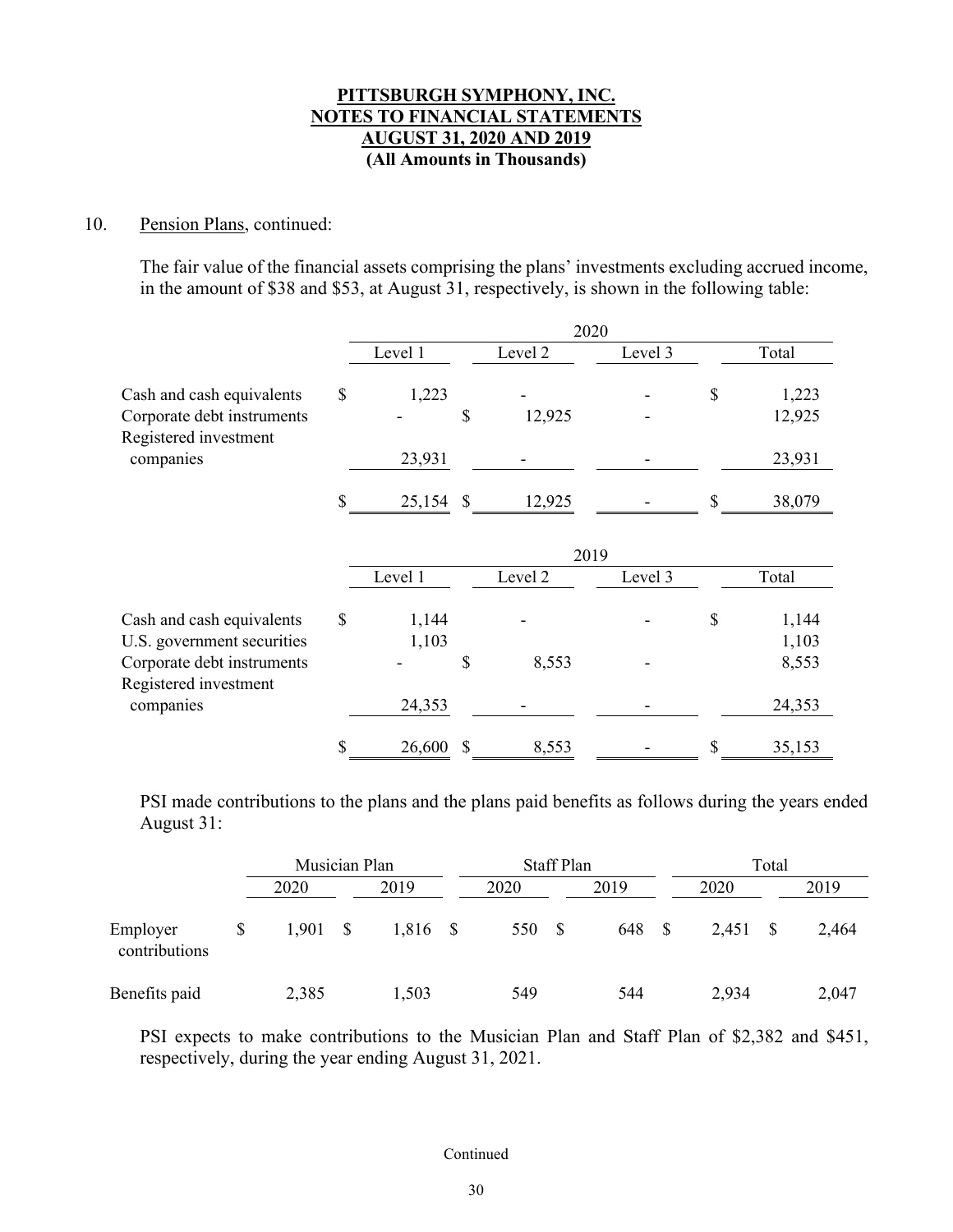#### 10. Pension Plans, continued:

The following pension benefit payments, which do not reflect expected future service, are expected to be paid:

| Fiscal Year | Musician Plan |        |    | <b>Staff Plan</b> | Total       |  |  |
|-------------|---------------|--------|----|-------------------|-------------|--|--|
| 2020-21     | \$            | 1,953  | \$ | 657               | \$<br>2,610 |  |  |
| 2021-22     |               | 2,078  |    | 662               | 2,740       |  |  |
| 2022-23     |               | 2,136  |    | 677               | 2,813       |  |  |
| 2023-24     |               | 2,262  |    | 697               | 2,959       |  |  |
| 2024-25     |               | 2,460  |    | 719               | 3,179       |  |  |
| 2025-2030   |               | 12,033 |    | 3,388             | 15,421      |  |  |

The following changes in plan assets and benefit obligations were recognized in net deficit without donor restrictions for the year ended August 31, 2020:

|                                                                           |    | Musician Plan  |    | <b>Staff Plan</b> | Total |              |  |
|---------------------------------------------------------------------------|----|----------------|----|-------------------|-------|--------------|--|
| Net actuarial loss<br>Recognized actuarial gain                           | \$ | 1,083<br>(827) | S  | 402<br>(144)      |       | 1,485<br>971 |  |
| Total recognized in net<br>deficit without donor<br>restrictions for 2020 | S  | 256            | S. | 258               |       | 514          |  |

### 11. Federal Taxes on Income:

No provision for federal taxes on income has been included in the financial statements, since PSI qualifies as a tax-exempt organization, meeting the requirements of Section  $501(c)(3)$  of the Internal Revenue Code. PSI has not identified any material uncertain tax positions requiring an accrual or disclosure in the financial statements. PSI's policy is to accrue interest and penalties related to unrecognized tax benefits in general and administrative expenses. The statutory tax years of 2017, 2018 and 2019 remain open to examination.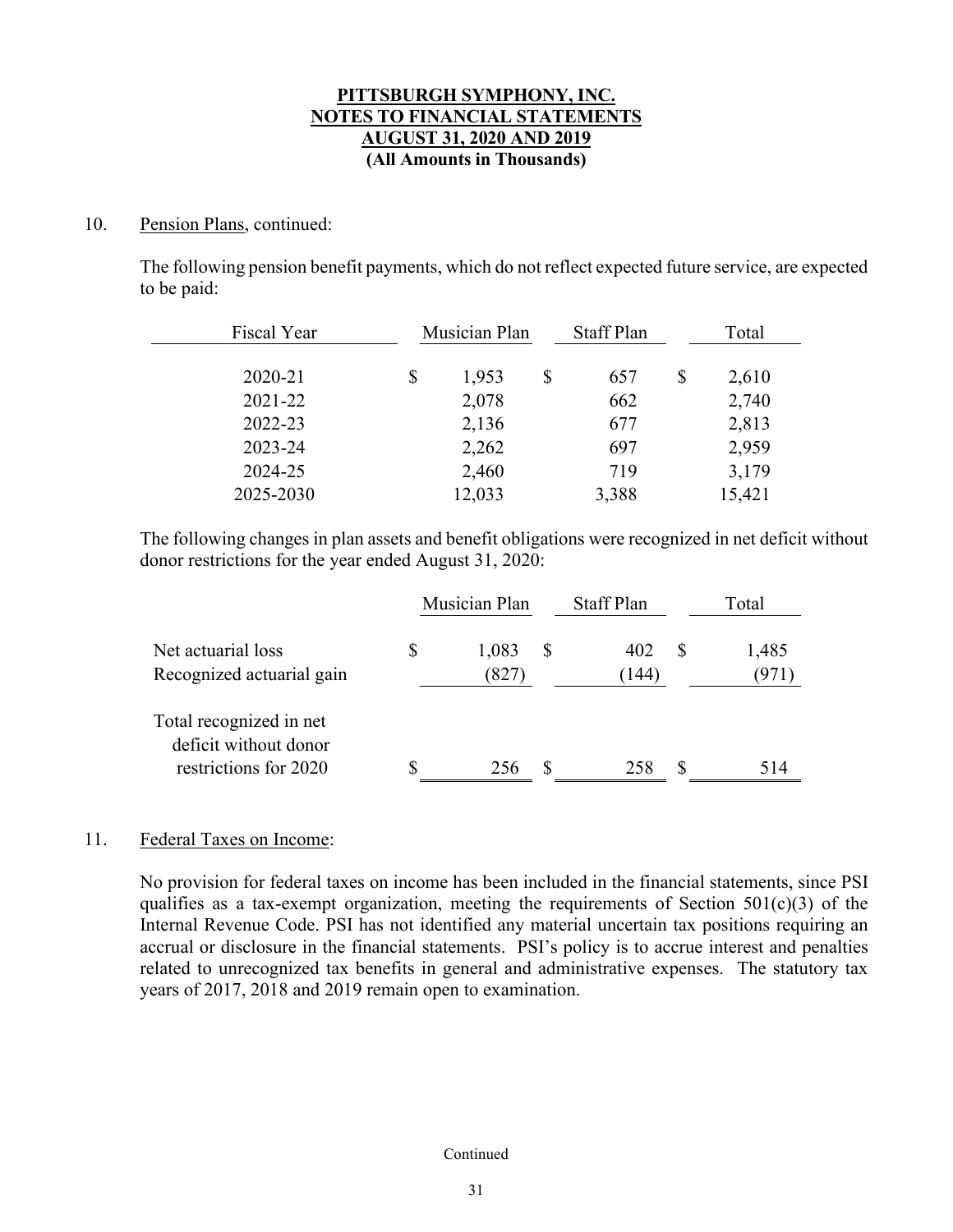#### 12. Related-Party Transactions:

PSI enters into certain transactions with corporations whose officers and/or directors are also directors of PSI. These transactions are for purchases of goods and services, including banking and investment services, at an arm's-length basis, in the ordinary course of business.

### 13. Notes Payable and Bank Line of Credit:

PSI maintains a \$7,800 line-of-credit agreement with a Pittsburgh-based commercial bank. This credit line bears interest at the greater of 50 basis points below the bank's prime interest rate, or 3%. The outstanding balance on this line of credit for 2020 and 2019 was \$861 and \$7,387, respectively. The line-of-credit is due on demand. It is collateralized by the value of the annual draw from the endowment and held as security in a separate trust account of the endowment.

PSI entered into a \$3,500, 13-year term loan with a Pittsburgh-based commercial bank in June 2009. Payments were for interest-only the first three years. This loan bears interest at the greater of 50 basis points below the bank's prime lending rate, or 3%, and matures in May 2022. Proceeds from this loan were used to fund contributions to the musician and staff pension plans. The loan is guaranteed by a major contributor to PSI. The outstanding balance of this loan for 2020 and 2019 was \$613 and \$963, respectively.

PSI entered into a \$3,000 term loan with a Pittsburgh-based commercial bank in December 2014. Payments were for interest-only the first two years. This loan bears interest at the greater of 50 basis points below the bank's prime lending rate or 3% and matures in December 2026. Proceeds from this loan were used to fund contributions to the musician pension plan. The loan is guaranteed by a major contributor to PSI. The outstanding balance of this loan for 2020 and 2019 was \$1,900 and \$2,200, respectively.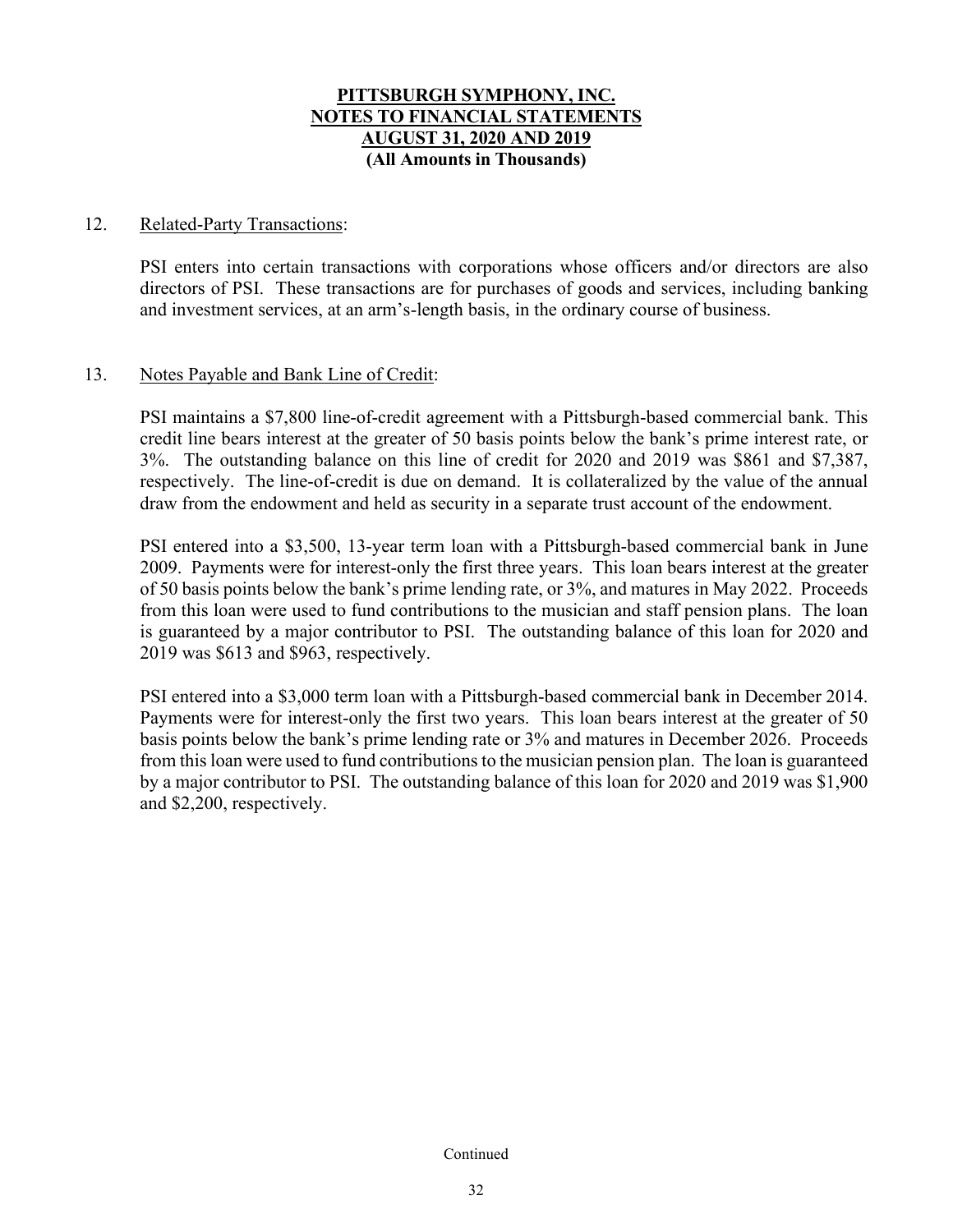### 13. Notes Payable and Bank Line of Credit, continued:

PSI entered into a \$1,500, two-year term loan with a Pittsburgh-based commercial bank in December 2015. Payments were for interest-only the first two years. This loan bears interest at a rate of 50 basis points below the bank's prime lending rate. Proceeds from this loan were used to fund capital expenditures pursuant to the Urban Redevelopment Authority Grant Contract No. 300-1438, FC #4100069914. All proceeds from the loan were used to pay construction costs associated with the above grant, and PSI will repay the bank with the grant proceeds immediately upon receipt. In May 2020, the loan was extended to August 1, 2020. During the year ended August 31, 2020, the Urban Redevelopment Authority released the funds to PSI, and the funds repaid the loan balance except for \$37 that remained outstanding as of August 31, 2020. This loan was paid in full in September 2020.

The aggregate annual principal payments due subsequent to August 31, 2020 are as follows:

| <b>Fiscal Year</b><br>August 31 |    | Amount |
|---------------------------------|----|--------|
| 2021                            | \$ | 687    |
| 2022                            |    | 563    |
| 2023                            |    | 300    |
| 2024                            |    | 300    |
| 2025                            |    | 300    |
| Thereafter                      |    | 400    |
|                                 | S  | 2,550  |

## 14. Deferred Grant Revenue:

On April 16, 2020, PSI entered into a term note with Dollar Bank with a principal amount of approximately \$4,529 pursuant to the Paycheck Protection Program (PPP Term Note) under the Coronavirus Aid, Relief and Economic Security Act (the CARES Act), as amended by the Paycheck Protection Program Flexibility Act in June 2020. The PPP Term Note is evidenced by a promissory note and bears interest at a fixed annual rate of 1.00% with a 2 year maturity and is payable in monthly installments beginning the earlier of 10 months or the date which PSI receives notice of partial forgiveness. The PPP Term Note may be accelerated upon the occurrence of an event of default. The PPP Term Note is unsecured and guaranteed by the United States Small Business Administration. Under the CARES Act, PSI may apply for forgiveness of the PPP Term Note, with the amount available to be forgiven equal to the sum of eligible payroll costs, covered rent and mortgage obligations, and covered utility payments incurred by PSI during the twentyfour-week period beginning upon receipt of PPP Term Note funds. The entire principal amount of PPP Term Note is included in deferred grant revenue in the accompanying statement of financial position as of August 31, 2020. PSI has determined that it will meet the criteria needed for forgiveness and expects to recognize the amount included in deferred grant revenue as grant revenue in fiscal year 2021. Any portion not forgiven will be evidenced as a promissory note and PSI would begin making payments in February 2021.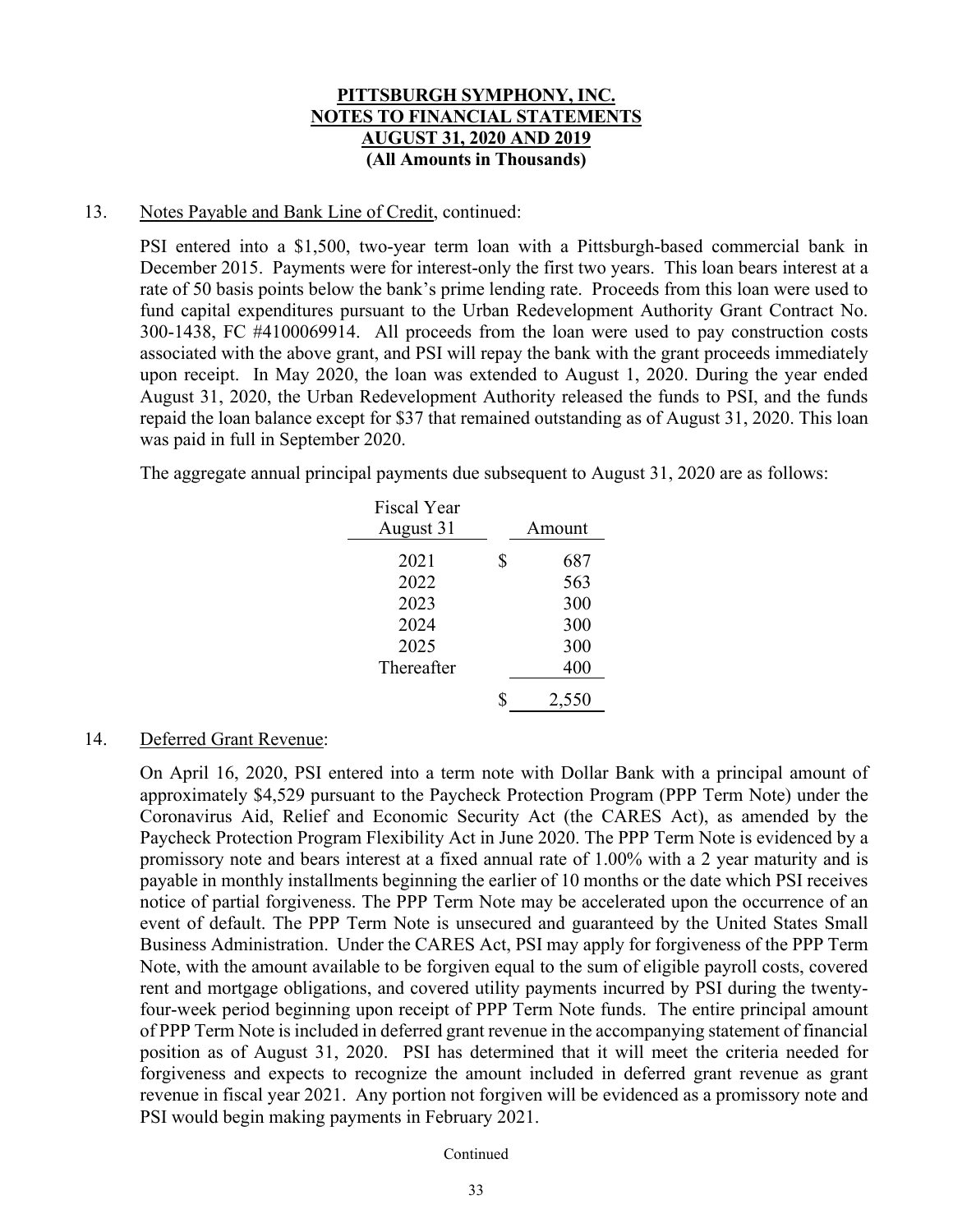#### 15. Contingencies:

PSI is a party to disputes arising in the normal course of business. Management believes that, at this time, the ultimate resolution of these matters will not have a material impact on the financial position, results of activities or cash flows of PSI.

#### 16. Subsequent Events:

Subsequent events are events or transactions that occur after the statement of financial position date but before the financial statements are issued or are available to be issued. Management has evaluated subsequent events through January 21, 2021, the date that the financial statements were issued and determined that there have been no events that have occurred that would require adjustments to the disclosures in the financial statements except for the matter described in the following paragraph.

The effects of the 2019/2020 novel coronavirus pandemic continue to materially and adversely affect PSI and its operations. PSI is unable to accurately predict how restrictions related to the pandemic will affect the results of its operations because the severity and duration of the outbreak are still uncertain. While it is premature to accurately predict the ultimate impact of these developments, PSI expects its results for the year ended August 31, 2021 to be impacted.

### 17. Operating Environment:

As a result of the COVID-19 pandemic, PSI has announced concert, tour and event postponements and cancellations through March 31, 2021. Management and the board are meeting frequently to assess and adjust operations as needed. PSI is monitoring cash flow daily to adjust for anticipated decreases in earned and contributed revenue and to align operating costs with the decrease in revenues. To respond to these challenges, in 2020, PSI instituted salary reductions for musicians and certain employees continuing to work during the pandemic and has reduced headcount through furloughs, reduced hours and unfilled positions. These reductions result in anticipated savings of approximately \$6 million.

While the long-term effects of the pandemic are not yet known, PSI is taking steps to ensure the long-term financial health of the organization. The board has passed a budget for the fiscal 2021 year that includes no performances and will revisit the budget each quarter. This budget relies on strong annual fund performance and \$2.1 million in already committed funds that have been unrestricted by donors that the board could elect to utilize as needed. The ability of PSI to meet its obligations is contingent upon an economic recovery after COVID-19 restrictions have been lifted, as well as its ability to continue generating cash flows from operations and contributed support from its donors. PSI management and the board believe these efforts will produce positive results, however the ultimate successful outcome of the plan cannot be assured.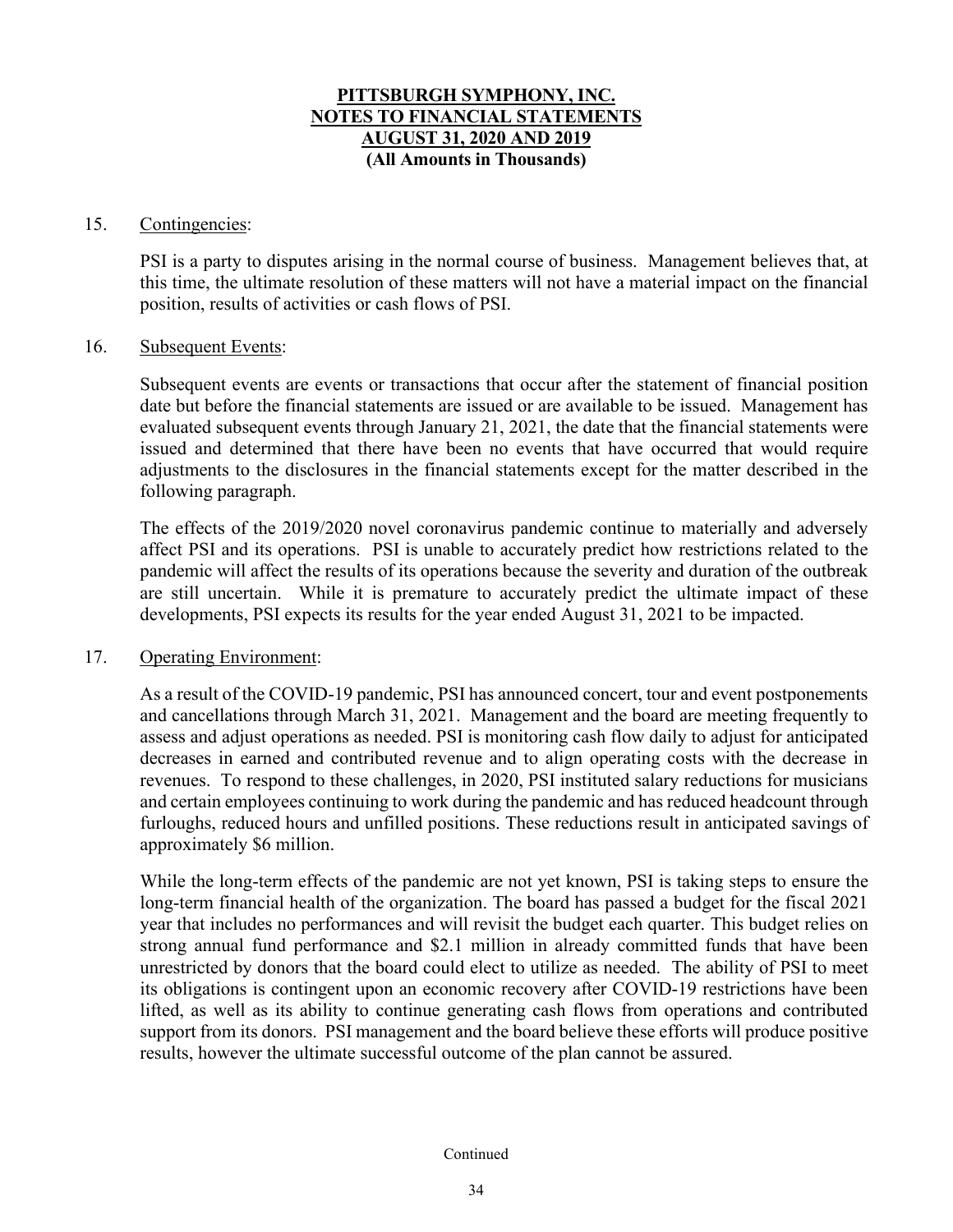### 17. Operating Environment, continued:

Artistically, PSI has continued to provide the community with impactful performances through its digital concert season, filmed in fall 2020 and released starting in mid-October. These performance "episodes" are available for free online and via local cable streaming services. PSI has created innovative and interactive educational programming to bring PSI into students' lives in both digital and tangible ways. Despite the global pandemic, PSI continues to bring great music to every life.